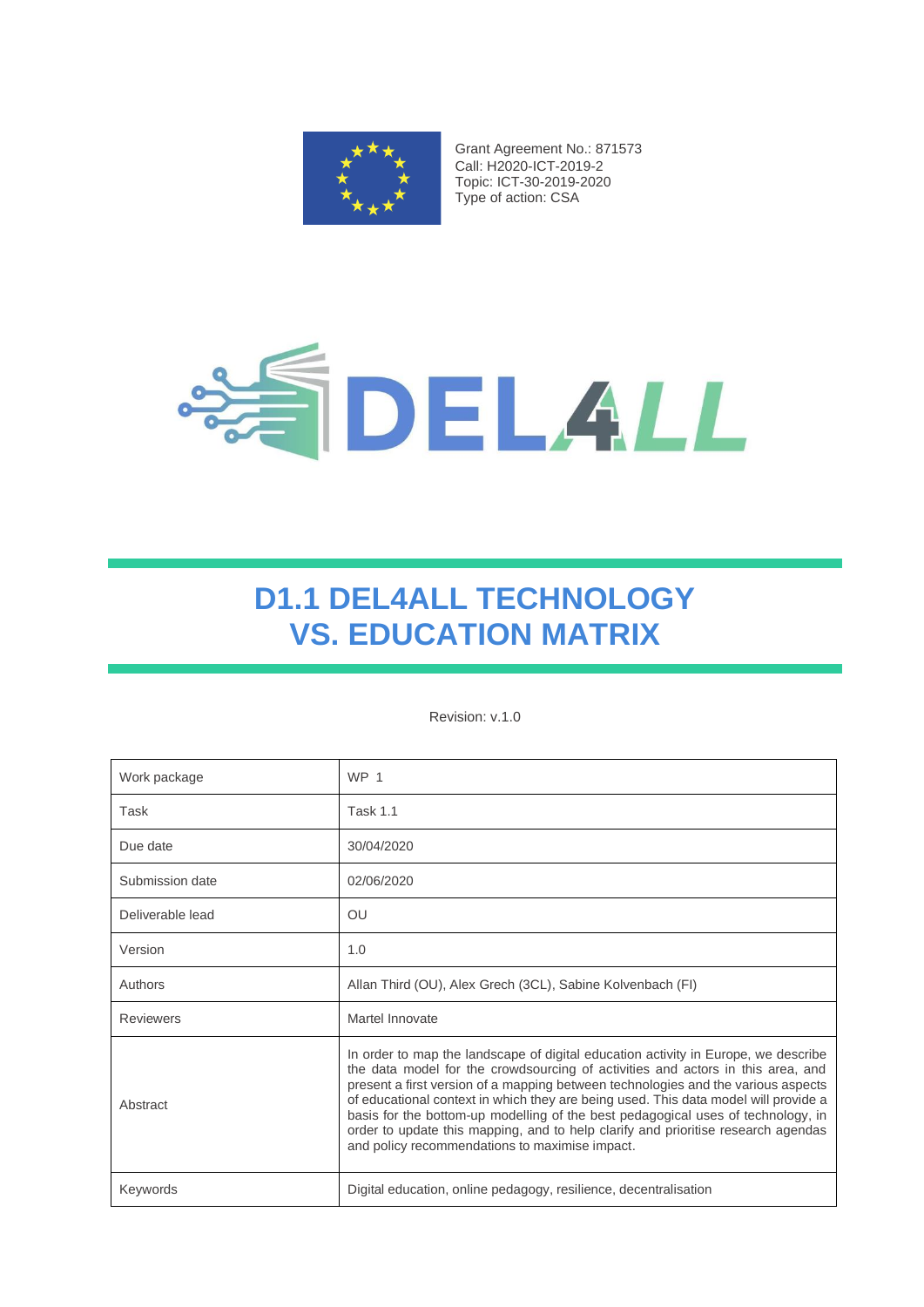

| <b>Version</b>   | <b>Date</b> | <b>Description of change</b>                               | List of contributor(s)                                        |  |  |
|------------------|-------------|------------------------------------------------------------|---------------------------------------------------------------|--|--|
| V <sub>0.1</sub> | 01/04/2020  | 1st version of the deliverable for comments                | Allan Third (OU)                                              |  |  |
| V <sub>0.3</sub> | 20/04/2020  | Updated with more description & new<br>version of diagrams | Allan Third (OU)                                              |  |  |
| V <sub>0.4</sub> | 24/04/2020  | Complete draft after comments                              | Allan Third (OU), Alex Grech (3CL), Sabine<br>Kolvenbach (FI) |  |  |
| 0.5              | 30/04/2020  | Revisions after comments                                   | Allan Third (OU), Alex Grech (3CL), Sabine<br>Kolvenbach (FI) |  |  |
| 0.6              | 27/05/2020  | Further revisions and restructuring                        | Allan Third (OU), Alex Grech (3CL), Sabine<br>Kolvenbach (FI) |  |  |
| 0.7              | 29/05/2020  | Expanded text and examples                                 | Allan Third (OU), Alex Grech (3CL), Sabine<br>Kolvenbach (FI) |  |  |
| 1.0              | 02/06/2020  | Formatting and final update                                | Martel                                                        |  |  |

#### **Document Revision History**

### **DISCLAIMER**

The information, documentation and figures available in this deliverable are written by the "Digital Enhanced Learning for ALL" (DEL4ALL) project's consortium under EC grant agreement 871573 and do not necessarily reflect the views of the European Commission.

The European Commission is not liable for any use that may be made of the information contained herein.

### **COPYRIGHT NOTICE**

© 2020 - 2022 DEL4ALL Consortium

| Project co-funded by the European Commission in the H2020 Programme |                                                                           |  |  |  |  |
|---------------------------------------------------------------------|---------------------------------------------------------------------------|--|--|--|--|
| Nature of the deliverable:<br>R                                     |                                                                           |  |  |  |  |
| <b>Dissemination Level</b>                                          |                                                                           |  |  |  |  |
| <b>PU</b>                                                           | Public, fully open, e.g. web                                              |  |  |  |  |
| <b>CL</b>                                                           | Classified, information as referred to in Commission Decision 2001/844/EC |  |  |  |  |
| CO                                                                  | Confidential to DEL4ALL project and Commission Services                   |  |  |  |  |

*\* R: Document, report (excluding the periodic and final reports)*

 *DEM: Demonstrator, pilot, prototype, plan designs* 

 *DEC: Websites, patents filing, press & media actions, videos, etc.*

 *OTHER: Software, technical diagram, etc.*

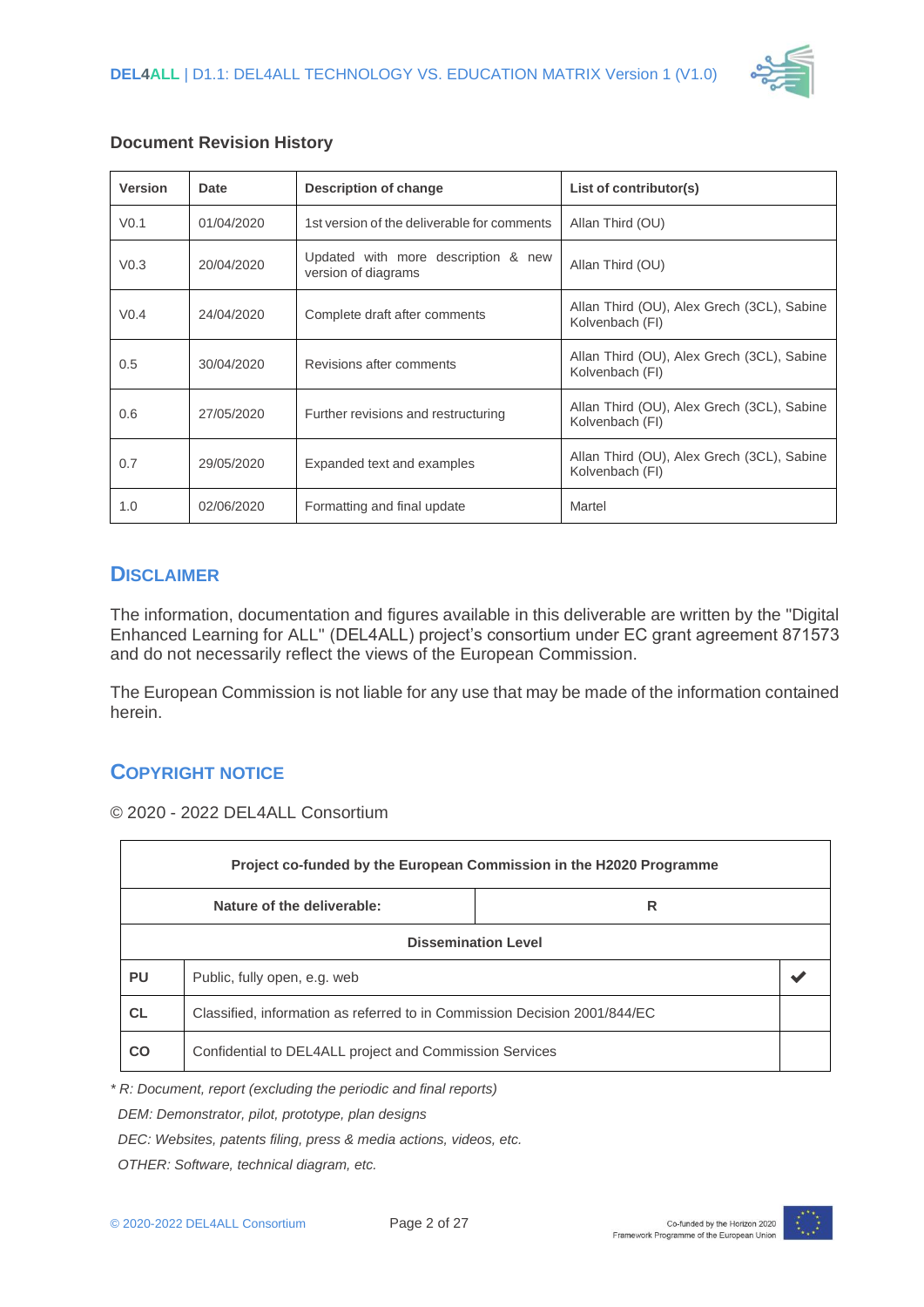

### **EXECUTIVE SUMMARY**

#### <span id="page-2-0"></span>**DEL4ALL Technology vs. Education Model and Matrix:**

Now, perhaps more than ever, it is important to ensure that digital education is *learner-focused*, *inclusive*, and *resilient*, and that technology is applied effectively and appropriately.

Educational technologies provide different forms of value, and pose different challenges, depending on the educational context of use, and the stakeholders involved. In order to map the landscape of digital education activity in Europe, we describe the data model for the crowdsourcing of activities and actors in this area and present a first version of a mapping between technologies and the various aspects of educational context in which they are being used. This data model will provide a basis for the bottom-up modelling of the best pedagogical uses of technology, in order to update this mapping, and to help clarify and prioritise research agendas and policy recommendations to maximise impact.

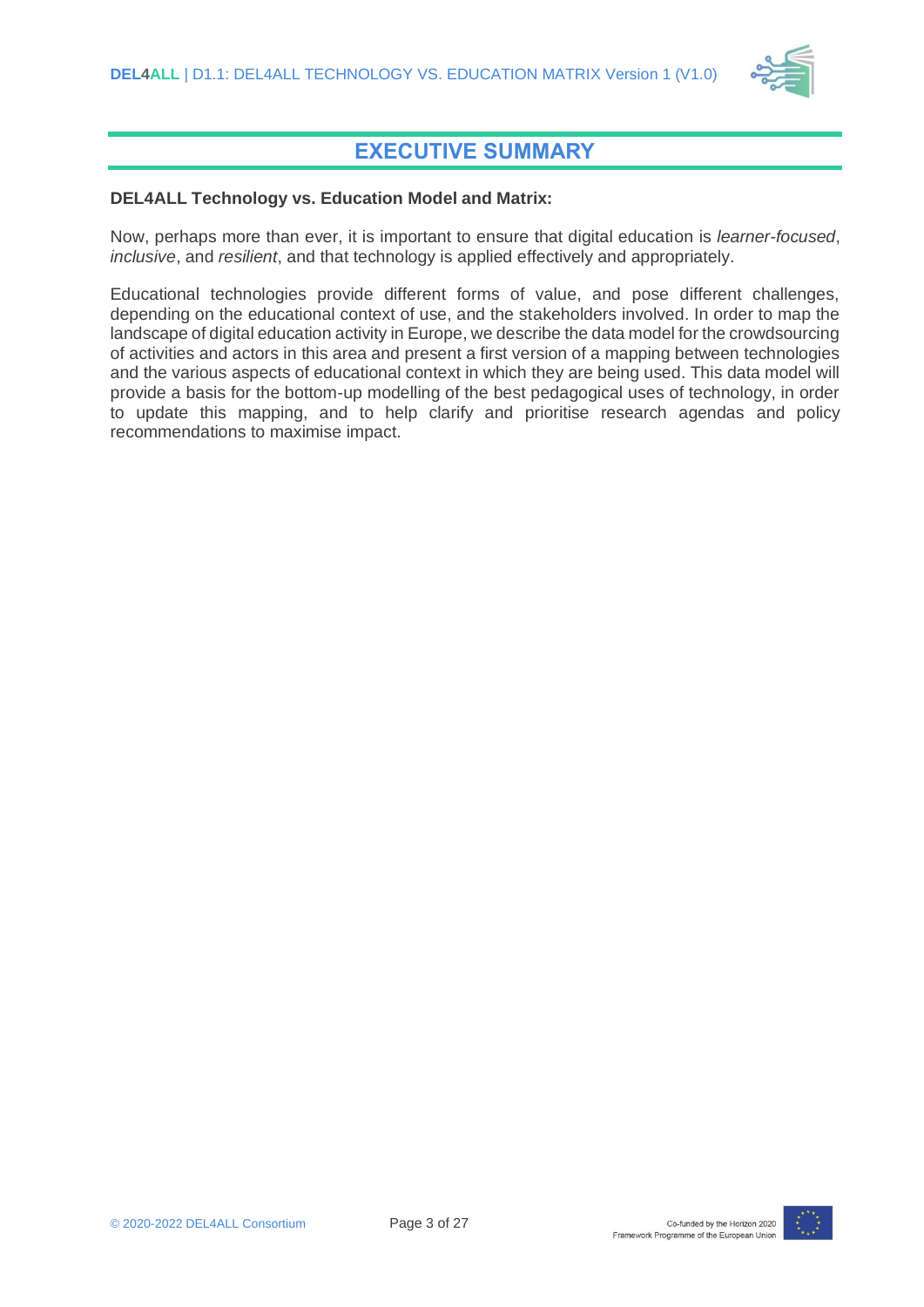

## **TABLE OF CONTENTS**

<span id="page-3-0"></span>

| 1              |
|----------------|
| 1.1            |
| 1.2            |
| 1.3            |
| 1.3.1          |
| $\overline{2}$ |
| 2.1            |
| 2.1.1          |
| 2.1.2          |
| 2.1.3          |
| 2.1.4          |
| 2.2            |
| 2.2.1          |
| 2.2.2          |
| 2.2.3          |
| 2.3            |
| 2.3.1          |
| 2.3.2          |
| 2.3.3          |
| 2.3.4          |
| 3              |
| 4              |
|                |
|                |

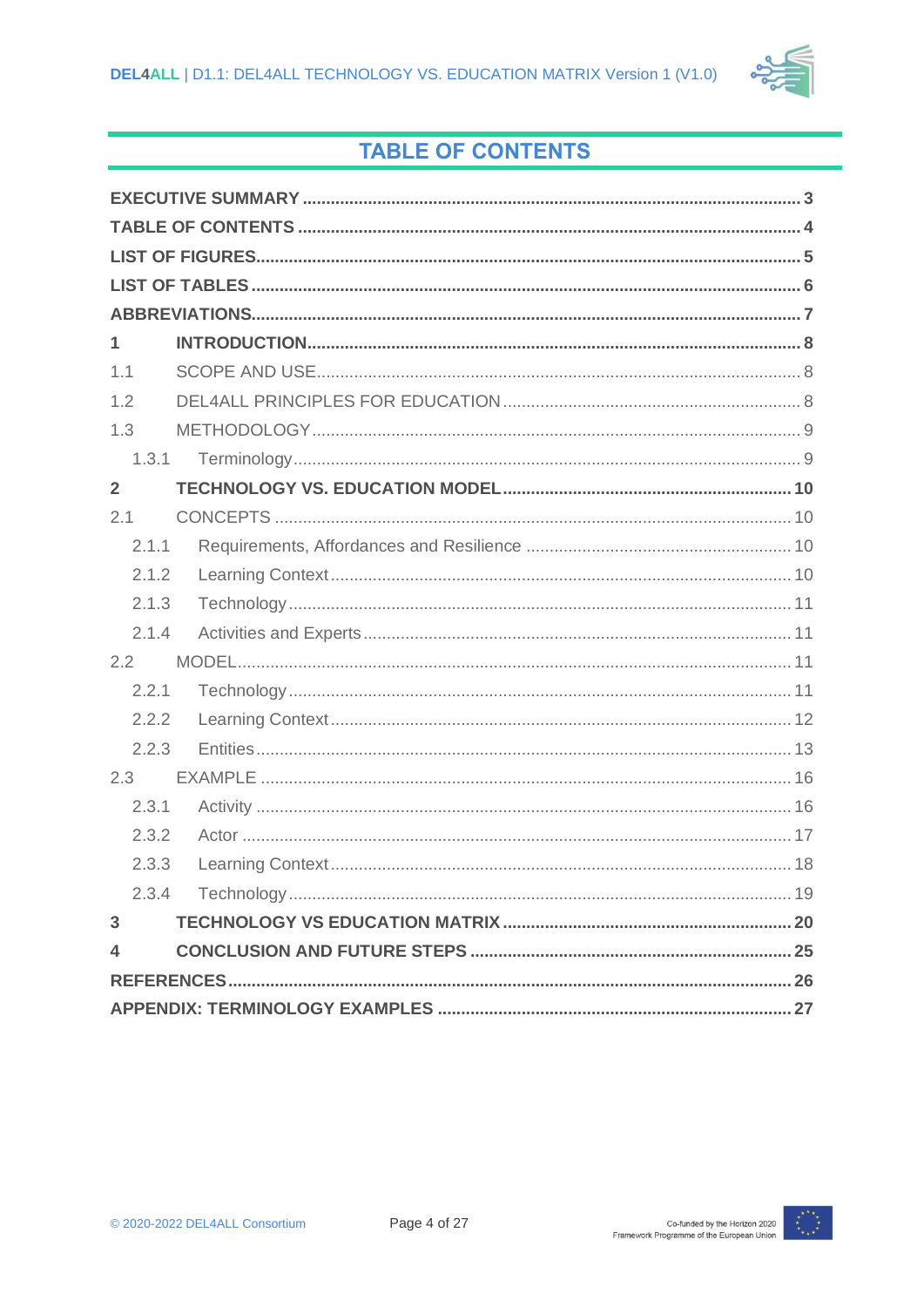

## **LIST OF FIGURES**

<span id="page-4-0"></span>**[FIGURE 1 INITIAL MODEL FOR TECH. VS. EDUCATION MATRIX](#page-14-0) ........................................ 15**

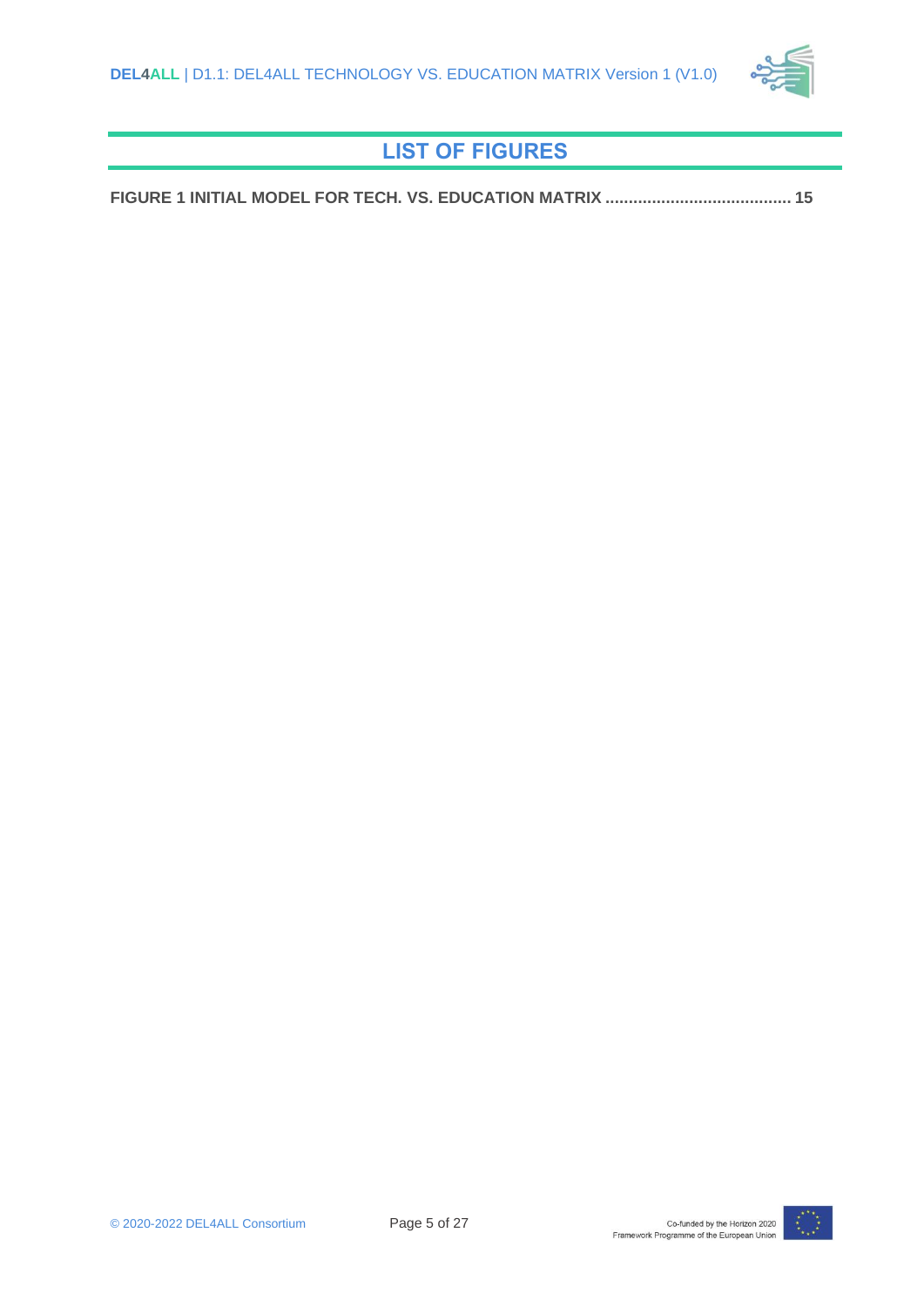

## **LIST OF TABLES**

<span id="page-5-0"></span>

| TABLE 8 EXAMPLE DATA COLLECTION TABLE FOR "LEARNING CONTEXT" 18 |  |
|-----------------------------------------------------------------|--|
| TABLE 9 EXAMPLE DATA COLLECTION TABLE FOR "TECHNOLOGY"  19      |  |
|                                                                 |  |

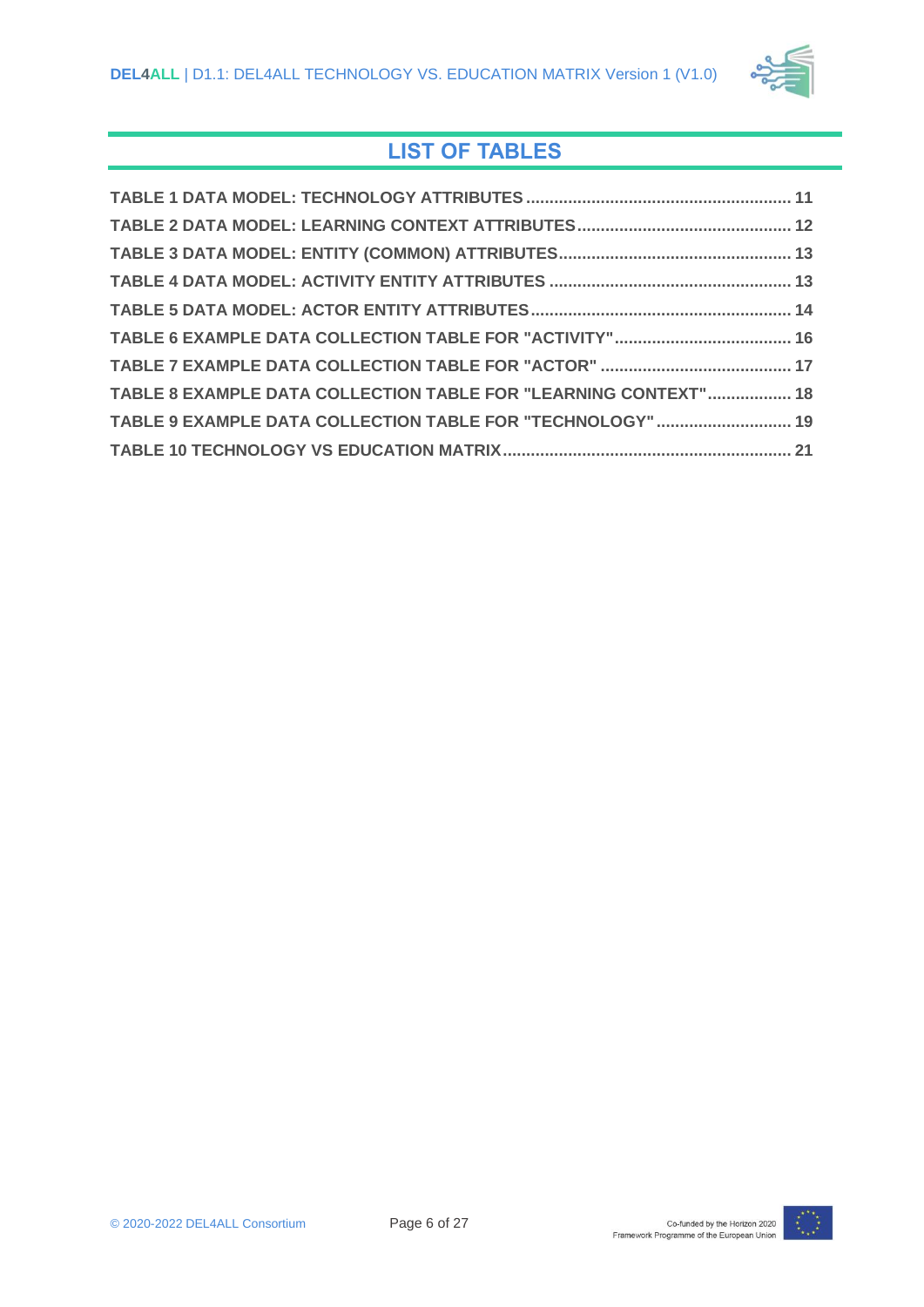

## **ABBREVIATIONS**

- <span id="page-6-0"></span>**AI** Artificial Intelligence
- **AR** Augmented Reality
- K12 Primary and secondary education ("kindergarten to 12th grade")
- **TRL** Technology Readiness Level
- **VR** Virtual Reality

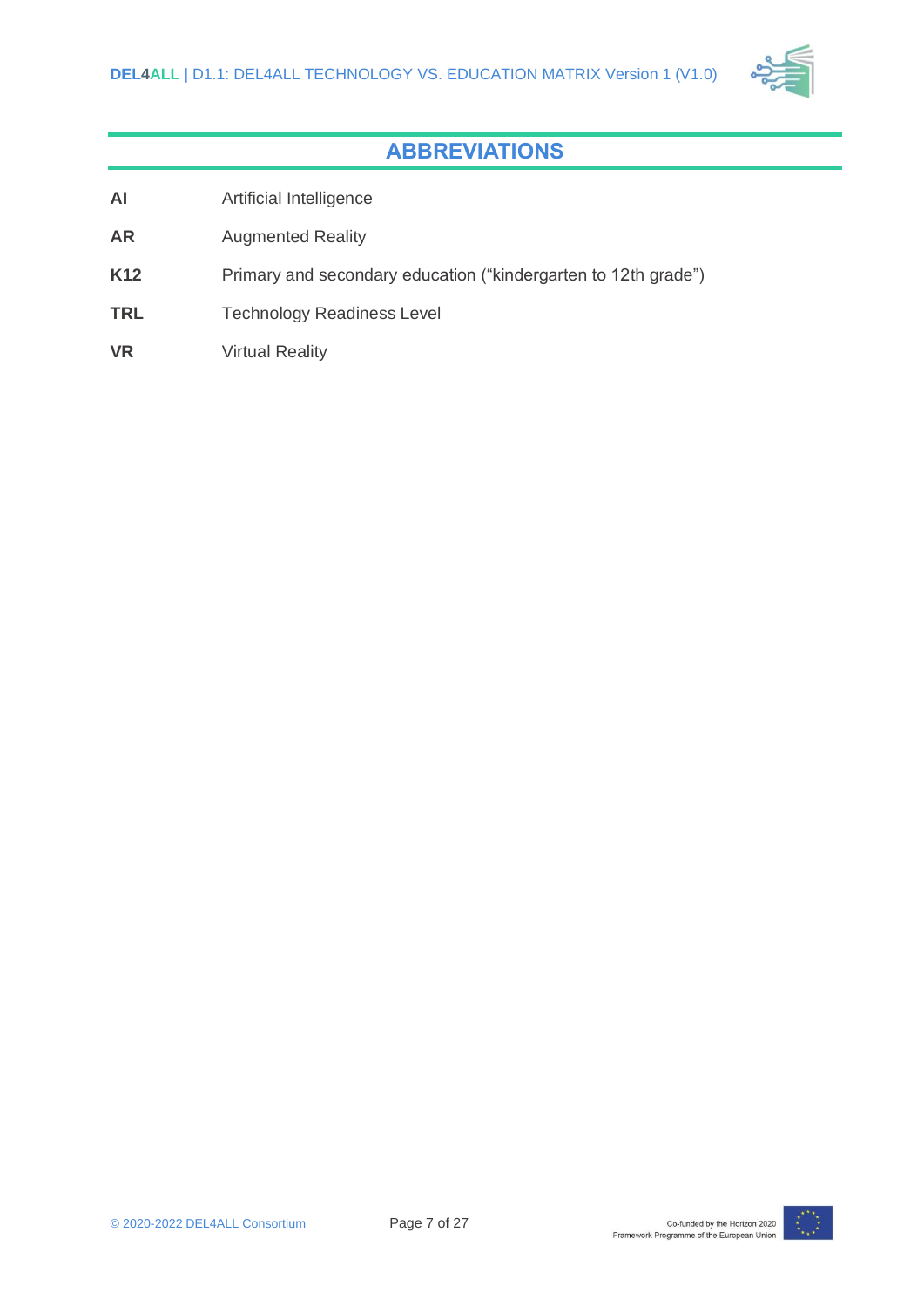

### <span id="page-7-0"></span>**1 INTRODUCTION**

DEL4ALL aims to coordinate stakeholders and developments across Europe in the sphere of Digital Education, with the objective of promoting collaboration, best practice, and resilience. In order to analyse the technological and educational activities identified by the project, it is important to identify where activities and actors sit in the landscape of digital education. The DEL4ALL Technology vs. Education Matrix aims to support the mapping of that landscape. Over the course of the project, it will be used to cluster activities, actors, use cases and best practice, to identify synergies and complementary developments, and to determine where (and why) there are gaps in the ongoing efforts. The analysis of activities will then also be used to refine the Matrix and the model underlying it.

The concept is to identify technologies and learning contexts, and to identify actors and activities which connect technologies to contexts, either in application, expertise, or interest. This approach offers a flexible means of analysis with regard to pedagogical and technological aspects. By considering how particular technologies (e.g., blockchain, AI, augmented or virtual reality) and technological features (e.g., decentralised, or interactive) related to different aspects of a learning context (e.g., type of learner/educator/institution, pedagogical framework), we can identify solutions and gaps, as well as best practices and challenges. In particular, by relating the requirements and affordances of technologies and learning contexts, we can also determine where digital education activities display resilience.

This deliverable sets out the initial structure for crowdsourced data collection for the Technology vs. Education Matrix, with the methodology used to create, represent, and refine it.

## <span id="page-7-1"></span>**1.1 SCOPE AND USE**

The scope of this document is to describe a data model for the Technology vs. Education Matrix, and the thinking behind it. There are two components whose contents we are collecting during the project. The DEL4ALL catalogue captures data about ongoing activities and relevant actors – specific projects and people in the use of new technologies for digital education. From the collected contents of the catalogue, as well as the digital education literature, we then construct the Matrix. For example, where the catalogue may describe details and contexts of use of the QualiChain and Blockchain for Education projects, each of which deal with verifiable certification of learning outcomes, the Matrix would relate the technology of blockchain-verified certification in general to the appropriate learning contexts in which it is used overall.

Versions of the Matrix are intended to serve as the basis for analysis of the digital education landscape, to inform the work of the rest of the DEL4ALL project.

## <span id="page-7-2"></span>**1.2 DEL4ALL PRINCIPLES FOR EDUCATION**

Education is lifelong and must be inclusive and effective. The COVID-19 pandemic has highlighted these points in a number of ways. While the difficulties in moving to online education for professional teachers and institutions have been clear, it has also been necessary for those who are not professional educators, from all kinds of background and in all kinds of context, to take on some teaching activities themselves – parents, neighbours, content producers, and so on – which in turn requires further learning on their part. And in all cases, it has been important to reflect on teaching well in difficult circumstances.

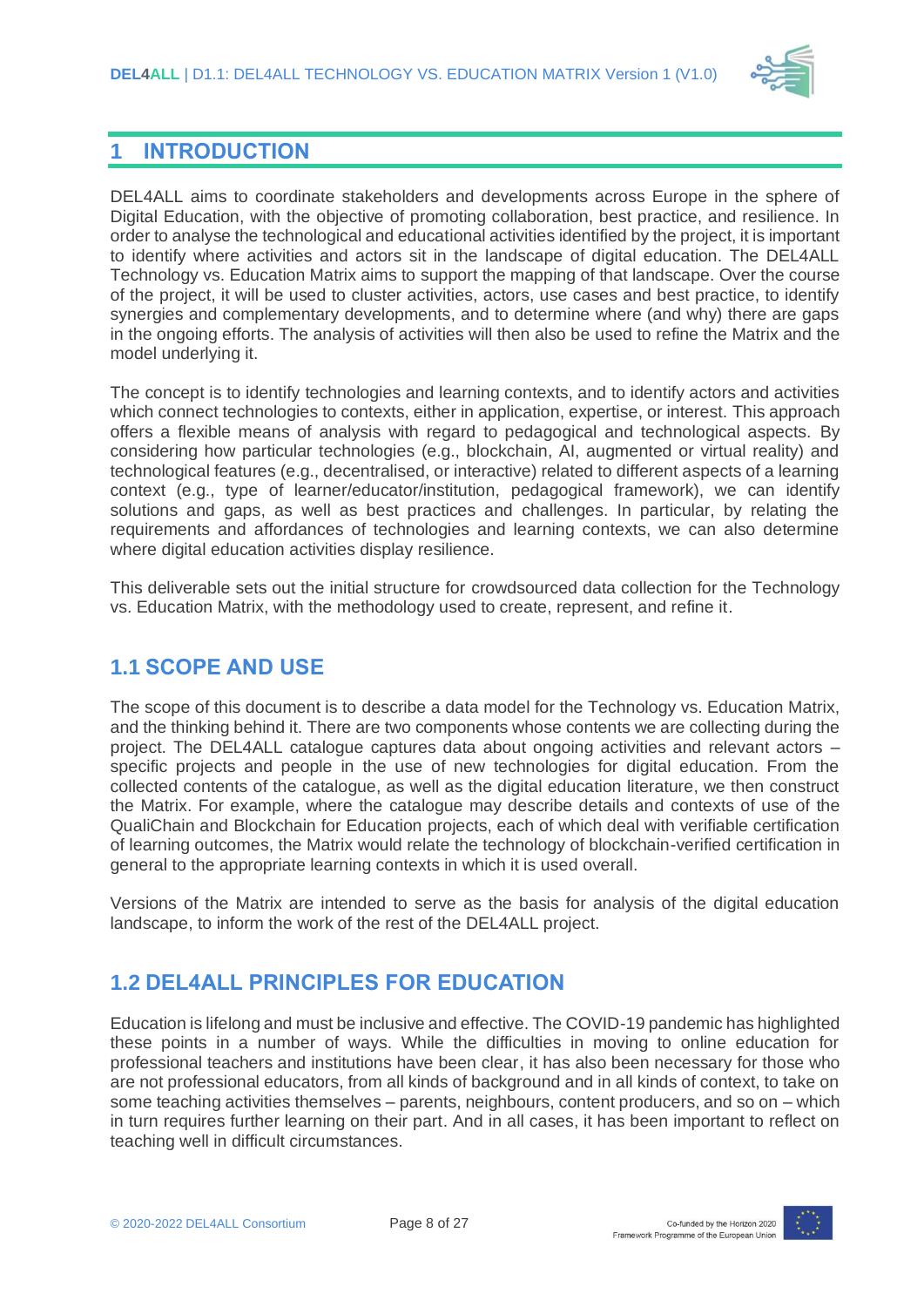

It is a fundamental assumption of the project that tools for digital education have the potential to support these principles. In particular, a learner-focused digital education landscape, with appropriate pedagogical principles first, is needed to provide inclusivity and effectiveness. Decentralisation supports flexibility across different contexts and requirements, therefore also bolstering inclusivity and supporting learning throughout life. We argue that such an approach to digital education supports the crucial notion of resilience.

In developing the Technology vs. Education Matrix, and the model behind it, we take as a starting point the notion of "educational context", and" and consider pedagogy and technology as they relate to the various aspects of such a context. A decentralised and resilient model of lifelong learning can be constructed by considering best practices in transferring educational technology effectively across contexts.

## <span id="page-8-0"></span>**1.3 METHODOLOGY**

The model beneath the Matrix must of necessity be a living model; digital education is a fluid landscape, particularly at the time of writing when face-to-face education globally is made impossible due to the COVID-19 pandemic. We can say from the outset that factors such as technology type and readiness level, pedagogical context and intended audience are important, but, as digital education activities are identified and classified "in the wild", it is to be expected that we will develop new understandings of what is relevant to supporting them, and what new contexts and approaches are emerging. The model proposed here cannot therefore be static, and will be revised throughout the duration of the project in an iterative and incremental process.

The overall method is to identify a first model based on the project goals, and a small number of "seed" activities and actors, and to develop a workflow for classifying new ones identified during the project, refining the model where necessary, in order to support clustering of related topics and collating use cases and best practices. The model will be represented in a very lightweight semantic framework, supporting convenient integration of related data.

We describe in the following section the (initial version of the) data model used for the Matrix, as largely identified in a top-down approach from the project goals, based on a definition of learning context and relating technology to contexts and to the relevant entities (representing activities/projects and experts/groups).

The primary effort in refining the model, populating the catalogue of activities and experts, and deriving the contents of the Matrix will be generated from crowdsourcing from experts and stakeholders across Europe. By collecting self-reported profiles of current activities and expertise, and areas of application, from experts, we will be able to identify common themes and issues, and add or refine relevant dimensions and sets of values to the model, improving its ability to represent the space of digital education in Europe.

### <span id="page-8-1"></span>**1.3.1 Terminology**

For the sake of clarity and interoperability, we aim to use standardised terminology wherever possible for terms relating to education. These will be drawn, where possible, from public terminologies, such the CEDEFOP terminology [\[2\]](#page-25-1) for education and training, the Computer Science Ontology [\[4\],](#page-25-2) or the Digital Learning Glossary from the Wisconsin Department of Public Instruction [\[5\].](#page-25-3) Where appropriate terms do not exist in these terminologies, we choose new terms appropriate to the focus of DEL4ALL.

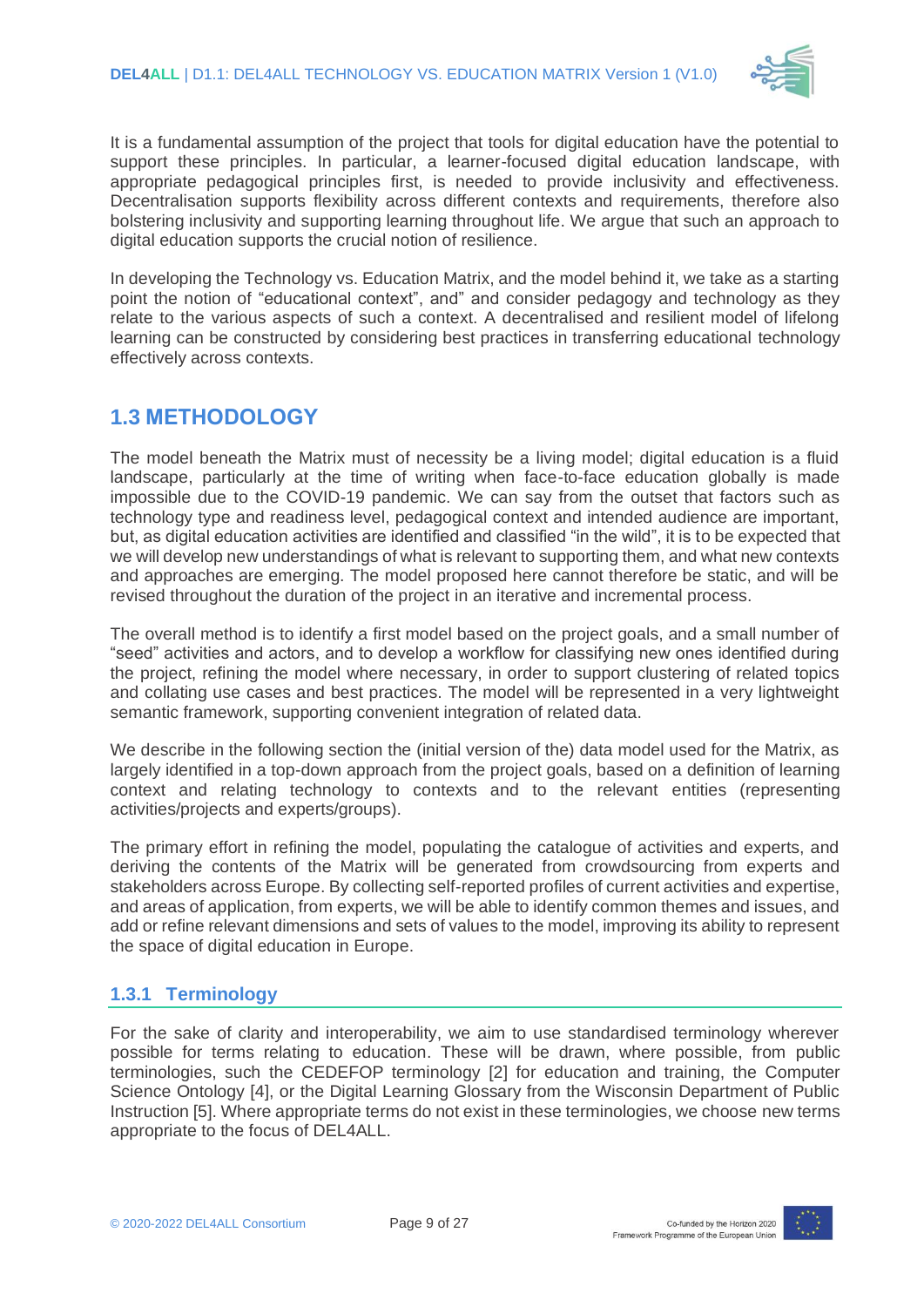

### <span id="page-9-0"></span>**2 TECHNOLOGY VS. EDUCATION MODEL**

The purpose of the Matrix is to provide a framework for grouping related digital education activities and actors, and enabling the mapping of technologies to educational contexts. The underlying data model is being used to record those activities and actors, initially via online spreadsheet, and later via a dedicated web portal, to form the catalogue. The portal will expose the collected activity data using a lightweight semantic annotation of this model, to maximise interoperability with external sources of relevant data.

## <span id="page-9-1"></span>**2.1 CONCEPTS**

### <span id="page-9-2"></span>**2.1.1 Requirements, Affordances and Resilience**

Specific technologies, and specific learning contexts, have specific requirements and affordances. That is to say, there are prerequisites relevant to a technology or learning context, as well as potential actions on them. A technology such as VR requires particular hardware, but affords the possibility of interacting in a simulation of a face-to-face environment; a university lecture hall requires that people be able to get to it physically, but affords the possibility of real-time face-toface interaction.

When considering the transfer of a technological or pedagogical solution from one context to another, then as a minimum, the affordances of the new context must meet the requirements of the solution, and vice versa, or relevant and effective adaptations must be possible (and must be done). Resilient digital education solutions are those capable of being effectively transferred between multiple contexts.

To give an example, a traditional university lecture requires participants to be present simultaneously and affords real-time verbal and visual expression of educational material, with some real-time interaction. A technology such as a video conference has similar features, and therefore can be used to implement a similar pedagogical approach. This does not imply similar levels of effectiveness, merely the possibility of transfer.

#### <span id="page-9-3"></span>**2.1.2 Learning Context**

"Learning context" is a complex concept, with a number of elements. Broadly, we take it to mean a setting in which (digital) education takes place. More concretely, we can interpret it as comprising the answers to a set of simple questions:

- **1. Where?** The setting or location of education, e.g., in a university, secondary school, home, online, etc.
- **2. Who?**
	- **a.** Who is learning?
	- **b.** Who is teaching?
	- **c.** Who is involved in another role (and which role)?
- **3. What?** The activity taking place, e.g., content creation, content delivery, assessment, etc.
- **4. How?** The pedagogical framework or learning design employed, e.g., learning by doing, project-based learning, etc.

For completeness, we could also add the goals of stakeholders (the "why?") and the time of learning ("when?"). However, practically speaking, the goals for learning and education are highly

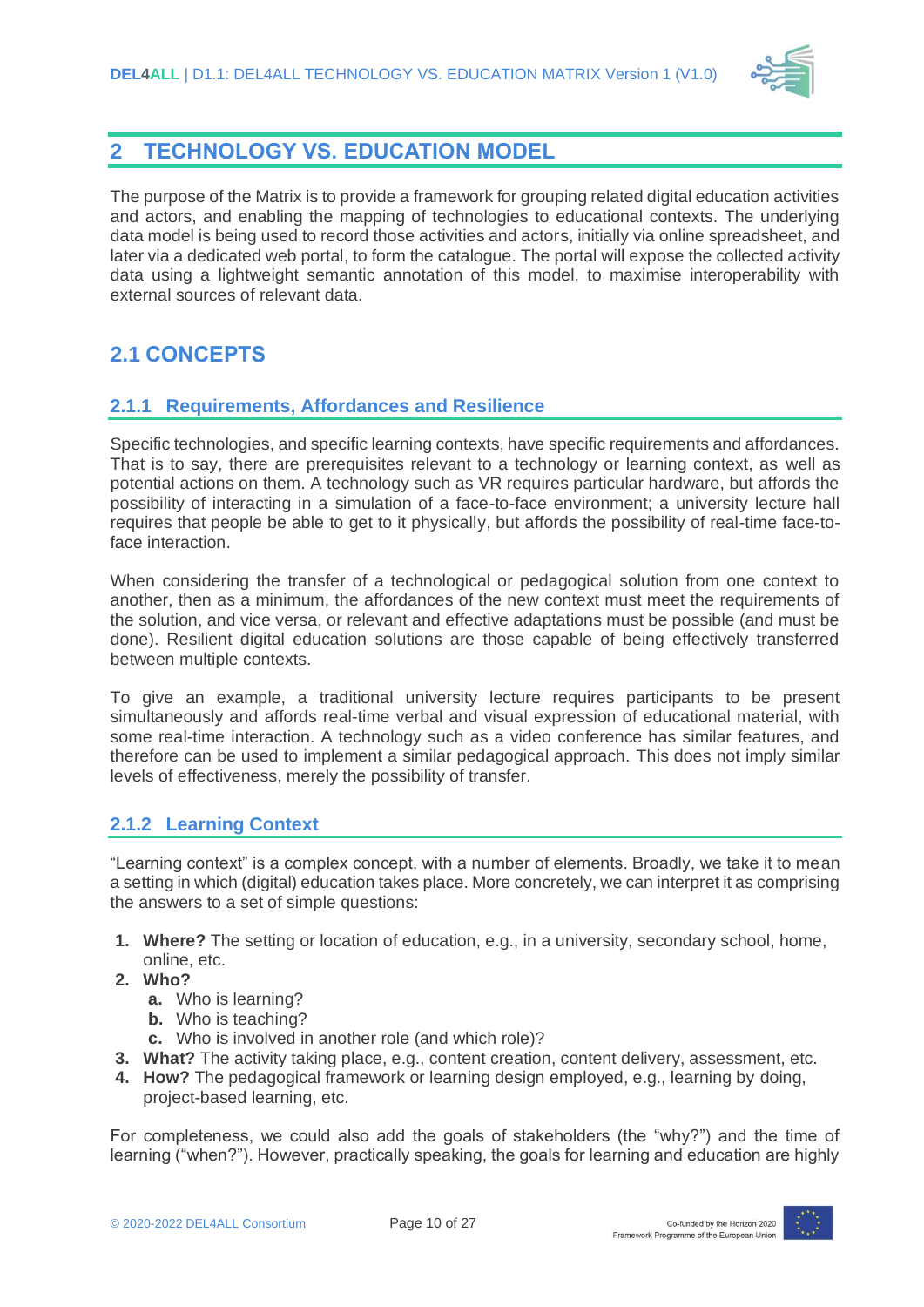

variable even within a context, and largely inaccessible to outside the context, and, beyond the distinction between synchronous and asynchronous participation in learning, time is closely related to the setting.

A task for the analysis of particular learning context data, as it is acquired over the course of the project, is to determine the requirements and affordances of each.

### <span id="page-10-0"></span>**2.1.3 Technology**

The families of technology types initially focused in the project will be drawn from those identified in the proposal and project kick-off – blockchain, artificial intelligence (symbolic and machine learning), and augmented and virtual reality. These will serve as 'seeds' for populating the Matrix with further types identified as the project progresses.

As discussed above, technology often has specific features - requirements or affordances - and these, in conjunction with those of learning contexts, can inform about the potential to transfer technologies from one context to another, and contribute to the interpretation of resilience. By recording both requirements and affordances, we enable the clustering of technologies by application to different contexts, either better to identify features which are particularly beneficial (or otherwise) for certain pedagogical uses, or to identify where (for example) there may be productive or exploitable gaps in the current space of activities.

Technology readiness level is, of course, highly significant for determining the timescales and likelihood of impact of a technology on digital education.

#### <span id="page-10-1"></span>**2.1.4 Activities and Experts**

The relationship between a particular learning context and a particular technology becomes concrete where there is some entity connecting them. In particular, in the context of DEL4ALL, we consider the application of a technology to a learning context, and expertise or interest in the combination of a technology and learning context.

We therefore need to represent such connecting entities in terms of either *activities* or *actors*, as appropriate.

### <span id="page-10-2"></span>**2.2 MODEL**

In order to crowdsource the contents of the Matrix, the concepts above need to be turned into a data model describing the specific attributes to be collected for each concept. In general, of course, not every attribute will be relevant for everything for which data is collected.

#### <span id="page-10-3"></span>**2.2.1 Technology**

TABLE 1 DATA MODEL: TECHNOLOGY ATTRIBUTES

<span id="page-10-4"></span>

| <b>Attribute</b> | <b>Example</b>            |
|------------------|---------------------------|
| Name             |                           |
| Technology type  | e.g. Blockchain, AI, etc. |

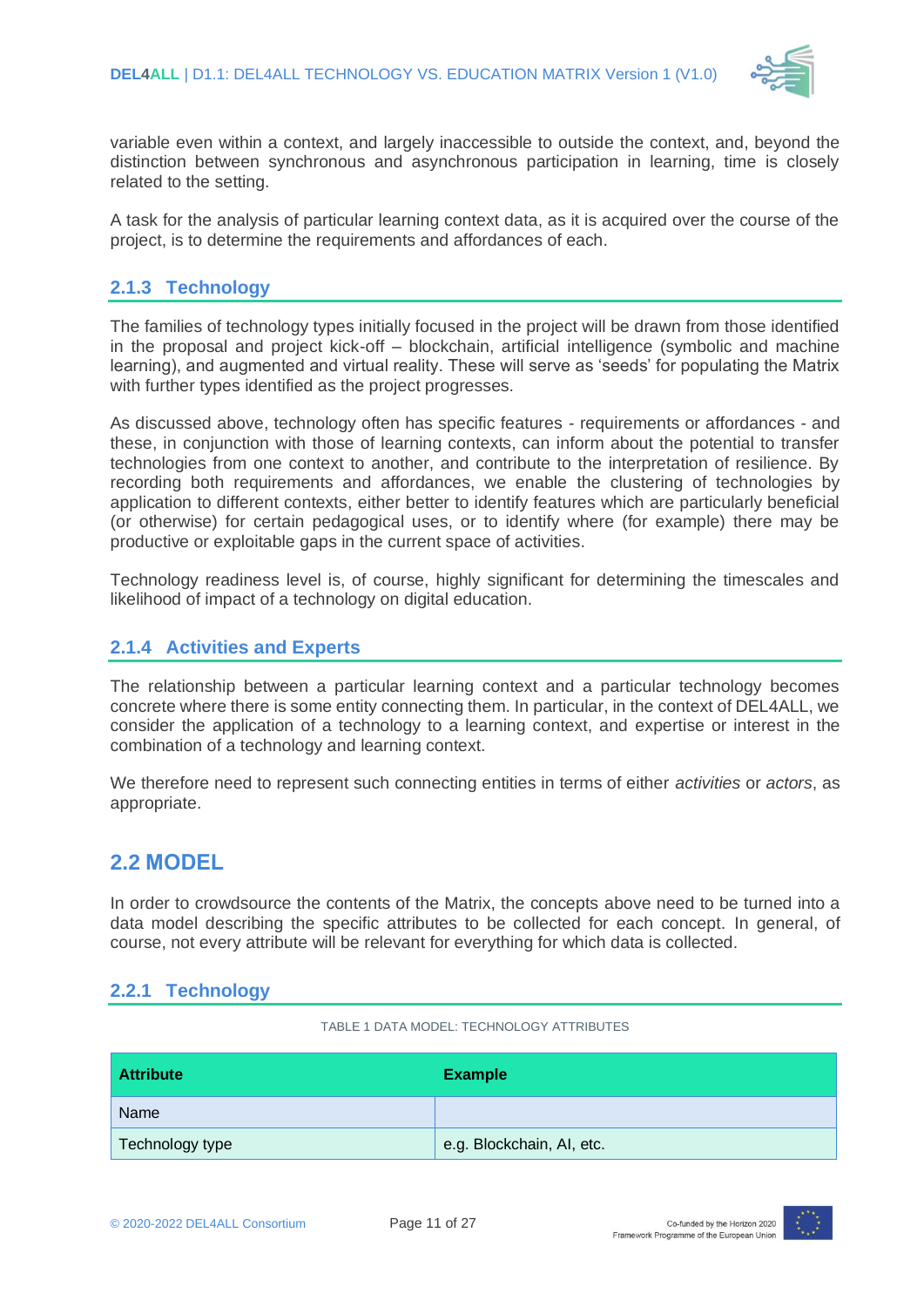

| Technological features           | e.g. Decentralised, Interactive, etc. |
|----------------------------------|---------------------------------------|
| Technology Readiness Level (TRL) | In the range of 1-9                   |

Technological features are intended to record the relevant requirements and affordances of the technology in question.

### <span id="page-11-0"></span>**2.2.2 Learning Context**

TABLE 2 DATA MODEL: LEARNING CONTEXT ATTRIBUTES

<span id="page-11-1"></span>

| <b>Attribute</b>          |                   | <b>Examples</b>                                        |  |  |
|---------------------------|-------------------|--------------------------------------------------------|--|--|
| Learning setting          |                   | Institution, citizen science, home,                    |  |  |
| Learning Activity         |                   | Content creation, learning delivery,<br>certification, |  |  |
| Pedagogical framework     |                   | Personalised, inquiry-based,                           |  |  |
| Learning context features |                   | Interactive, asynchronous,                             |  |  |
| <b>Stakeholders</b>       |                   |                                                        |  |  |
|                           | Learner type      | Children, adult full-time,                             |  |  |
|                           | Teacher type      | Formal, informal, self,                                |  |  |
|                           | Other Actor types | Institution, government,                               |  |  |

Learning Activity is specifically intended to represent the main process(es) of education involved. We anticipate that this has a comparatively small list of possible values. Our initial proposal is as follows (subject, of course, to updates or additions as data is acquired through crowdsourcing):

- 1. Education policy
- 2. Learning design
- 3. Content creation
- 4. Content publication
- 5. Learning path creation/selection
- 6. Learning delivery
- 7. Formative assessment
- 8. Summative assessment
- 9. Pastoral care
- 10. Guidance and counselling/information, advice and guidance (IAG)
- 11. Certification of learning outcomes
- 12. Learning analytics and evaluation

Potential values for the (open-ended) Pedagogical Framework are given in the Appendix. Learning context features, as with technology features, relate to relevant requirements and affordances.

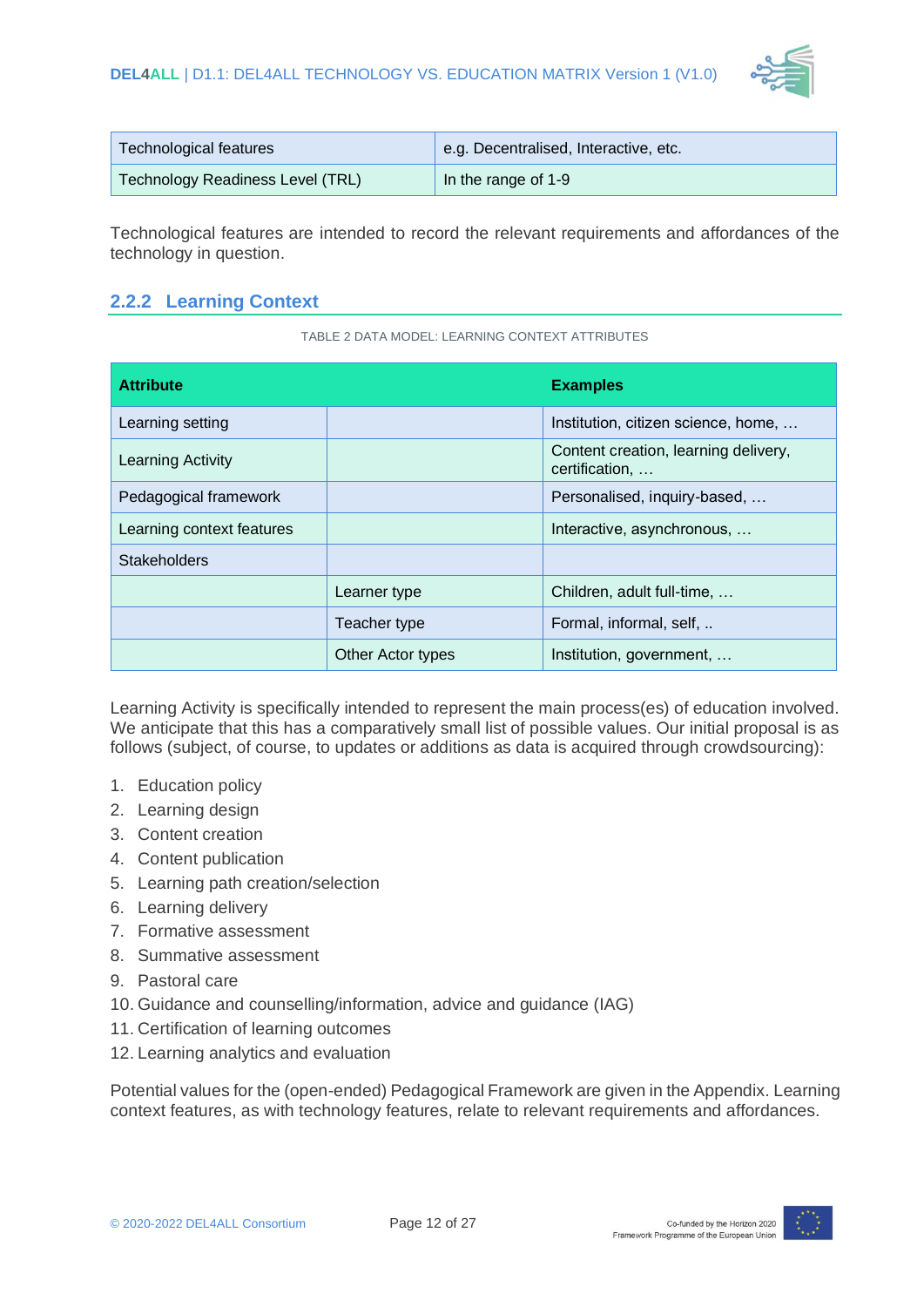

#### <span id="page-12-0"></span>**2.2.3 Entities**

There are at least two types of entity to be modelled, which we label activity and actor. Entities have some core attributes.

#### TABLE 3 DATA MODEL: ENTITY (COMMON) ATTRIBUTES

<span id="page-12-1"></span>

| <b>Attribute</b> | <b>Example</b> |
|------------------|----------------|
| Name             |                |
| Description      |                |
| Institution      |                |
| Institution type |                |
| Webpage          |                |

Activities and actors all inherit the attributes of an entity.

#### **2.2.3.1 Activity**

An *activity* represents a project or initiative in the digital education space: a research or commercial project, university/school/regional activity, etc. Activities in particular may be associated (or claimed to be associated) with particular benefits in either technological or educational dimensions, or particular challenges, and evidence (e.g., links to papers detailing studies in efficacy, or evidence for wide-scale use) for both. The attributes specifically for an activity are as follows:

#### TABLE 4 DATA MODEL: ACTIVITY ENTITY ATTRIBUTES

<span id="page-12-2"></span>

| <b>Attribute</b>         | <b>Example</b>  |
|--------------------------|-----------------|
| <b>Start Date</b>        |                 |
| <b>End Date</b>          |                 |
| Comments                 |                 |
| Technologies             |                 |
|                          | <b>Benefits</b> |
|                          | Challenges      |
| <b>Learning Contexts</b> |                 |
|                          | <b>Benefits</b> |
|                          | Challenges      |

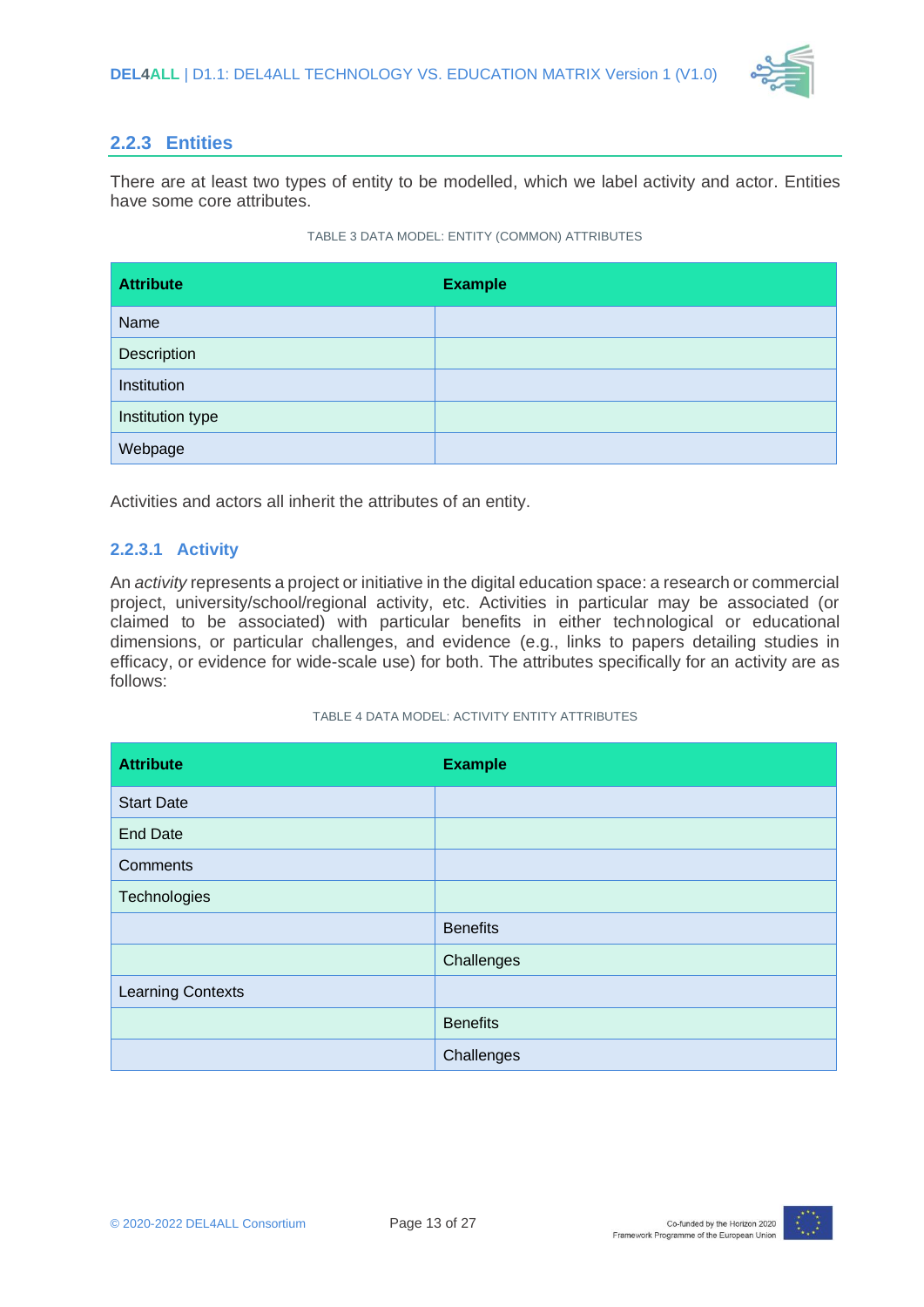

#### **2.2.3.2 Actor**

An *actor* represents a stakeholder in the digital education space: an individual, group, or organisation active as an expert, producer, consumer of digital education. The attributes specifically for an actor are as follows:

#### TABLE 5 DATA MODEL: ACTOR ENTITY ATTRIBUTES

<span id="page-13-0"></span>

| <b>Attribute</b>          | <b>Example</b>                         |
|---------------------------|----------------------------------------|
| <b>Role</b>               | e.g. researcher, educator, policymaker |
| <b>Contact details</b>    |                                        |
| <b>Areas of expertise</b> |                                        |
| <b>Technologies</b>       |                                        |
| <b>Learning Contexts</b>  |                                        |

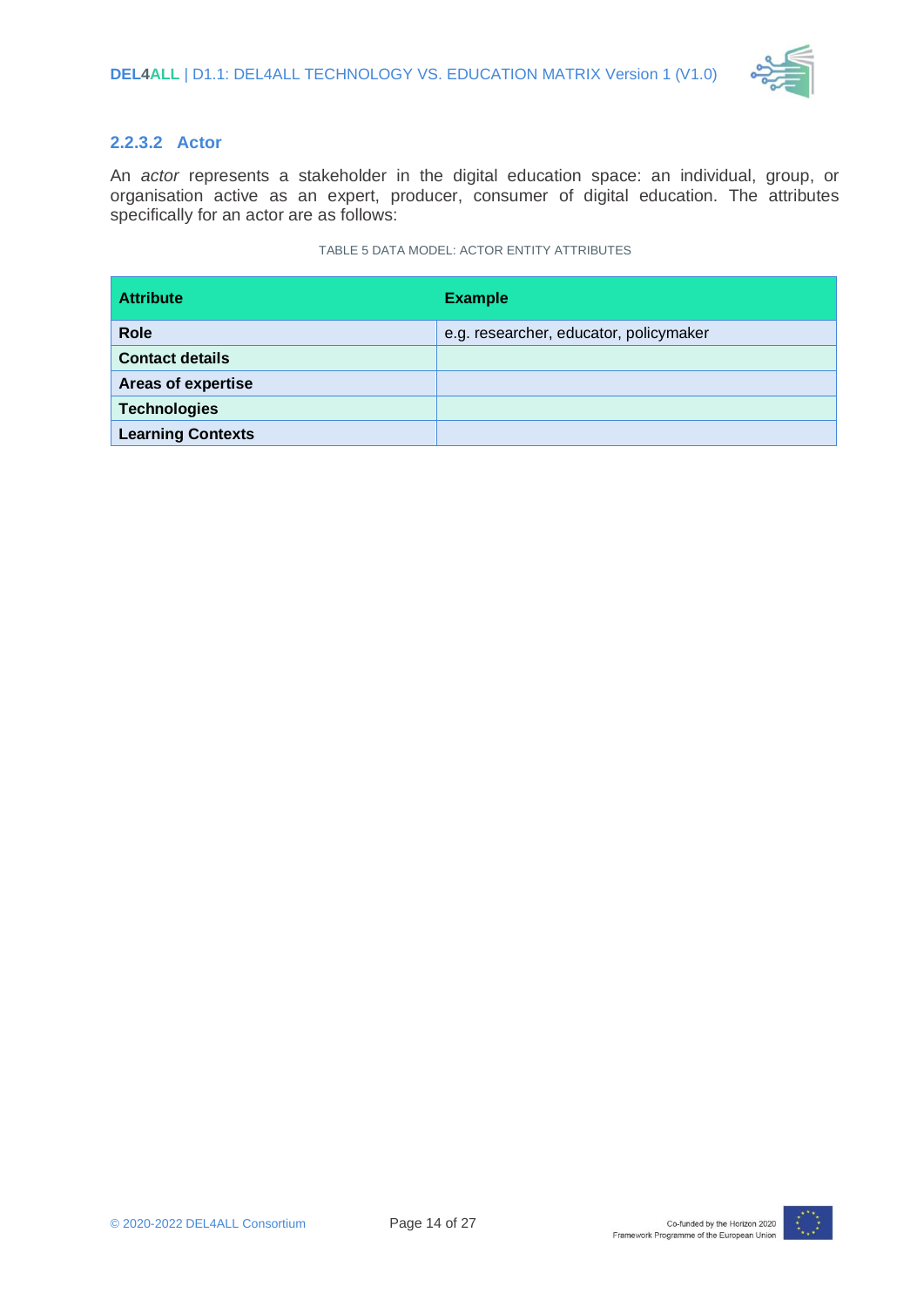



<span id="page-14-0"></span>FIGURE 1 INITIAL MODEL FOR TECH. VS. EDUCATION MATRIX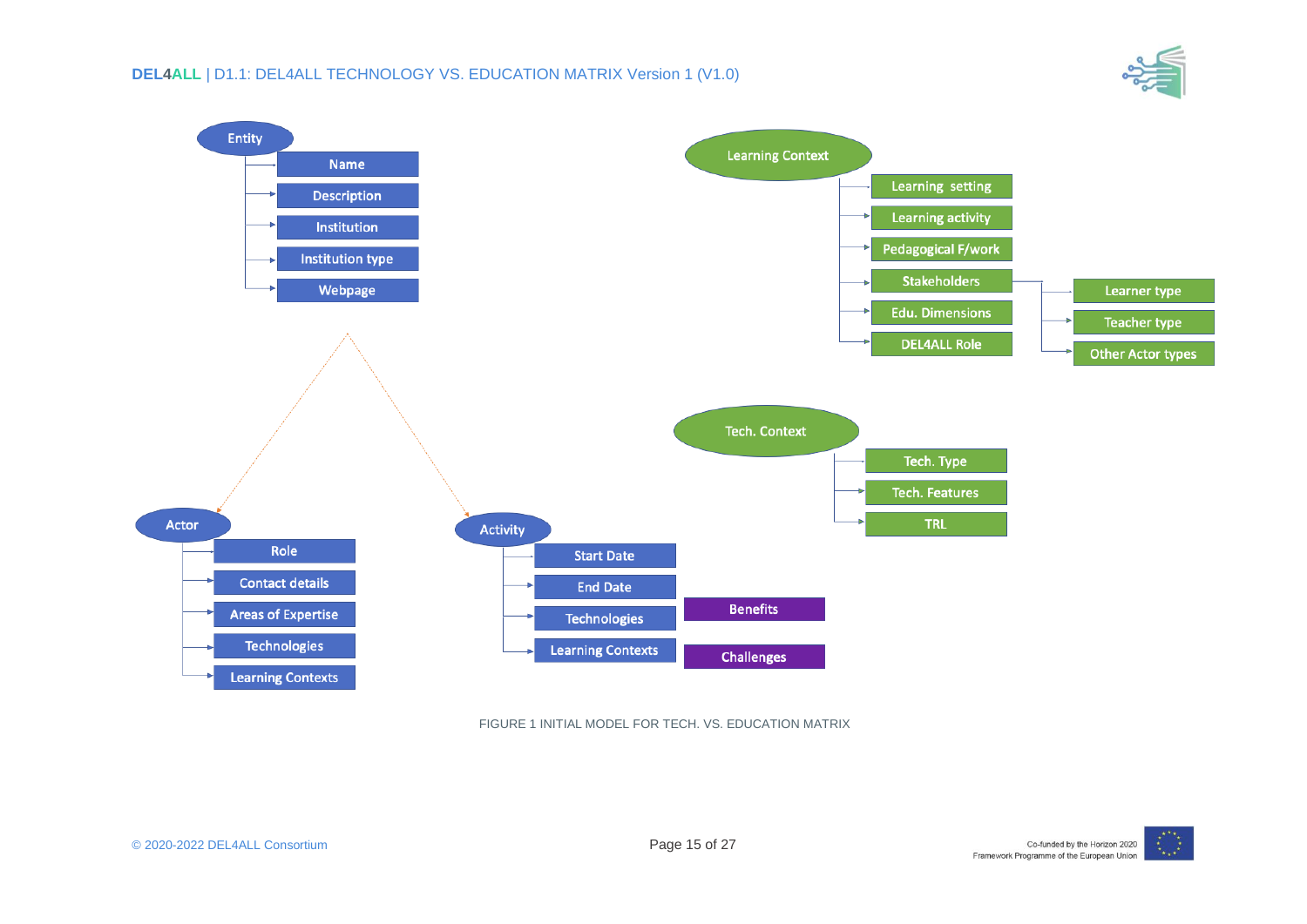

### **2.3 EXAMPLE**

Each of the following subsections contains a tabular representation of data describing some example activities and actors, and the associated learning contexts and technologies, based on work in which project partners are involved. They each correspond to a form or spreadsheet into which crowdsourcing participants could enter data. Technologies and learning contexts are cross-referenced between the tables – collectively, they describe a set of initiatives and experts. For legibility, certain attributes have been merged into one column, or omitted where there is no variation in the example data. (In particular, the actors shown here all have expertise which can be applied to any pedagogical framework, so that attribute has been omitted from the Actors table.)

#### **2.3.1 Activity**

<span id="page-15-0"></span>

| <b>Name</b>                                                         | <b>Description</b>                                            | <b>Institution</b> | <b>Institution</b><br>type   | <b>URLs</b>                       | <b>Start</b><br><b>Date</b> | <b>End</b><br><b>Date</b> | <b>Benefits &amp;</b><br>challenges                                  | <b>Technology</b><br>name                      | Learning<br>Context <sub>1</sub> |
|---------------------------------------------------------------------|---------------------------------------------------------------|--------------------|------------------------------|-----------------------------------|-----------------------------|---------------------------|----------------------------------------------------------------------|------------------------------------------------|----------------------------------|
| <b>OU SK299</b><br><b>AR Human</b><br><b>Heart</b>                  | Human for<br><b>SK200 OU</b><br>course                        | OU                 | <b>University</b>            |                                   |                             |                           | Improved<br>engagement, ease<br>of understanding                     | AR/VR<br>simulation of<br>physical<br>entities |                                  |
| <b>OU E117 AR</b><br><b>Human</b><br>musculo-<br>skeletal<br>system | Human<br>musculo-<br>skeletal<br>system for OU<br>course E117 | OU                 | <b>University</b>            |                                   |                             |                           | Improved<br>engagement, ease<br>of understanding                     | AR/VR<br>simulation of<br>physical<br>entities |                                  |
| QualiChain                                                          | A platform for<br>issuing,<br>sharing, and<br>verification of | QualiChain         | H <sub>2020</sub><br>project | https://qualichain-<br>project.eu |                             |                           | Trustable<br>decentralised<br>verification of<br>qualifications in a | <b>Blockchain</b><br>certification             | $\overline{2}$                   |

TABLE 6 EXAMPLE DATA COLLECTION TABLE FOR "ACTIVITY"

<span id="page-15-2"></span><span id="page-15-1"></span>1 See sectio[n 2.3.2](#page-16-2)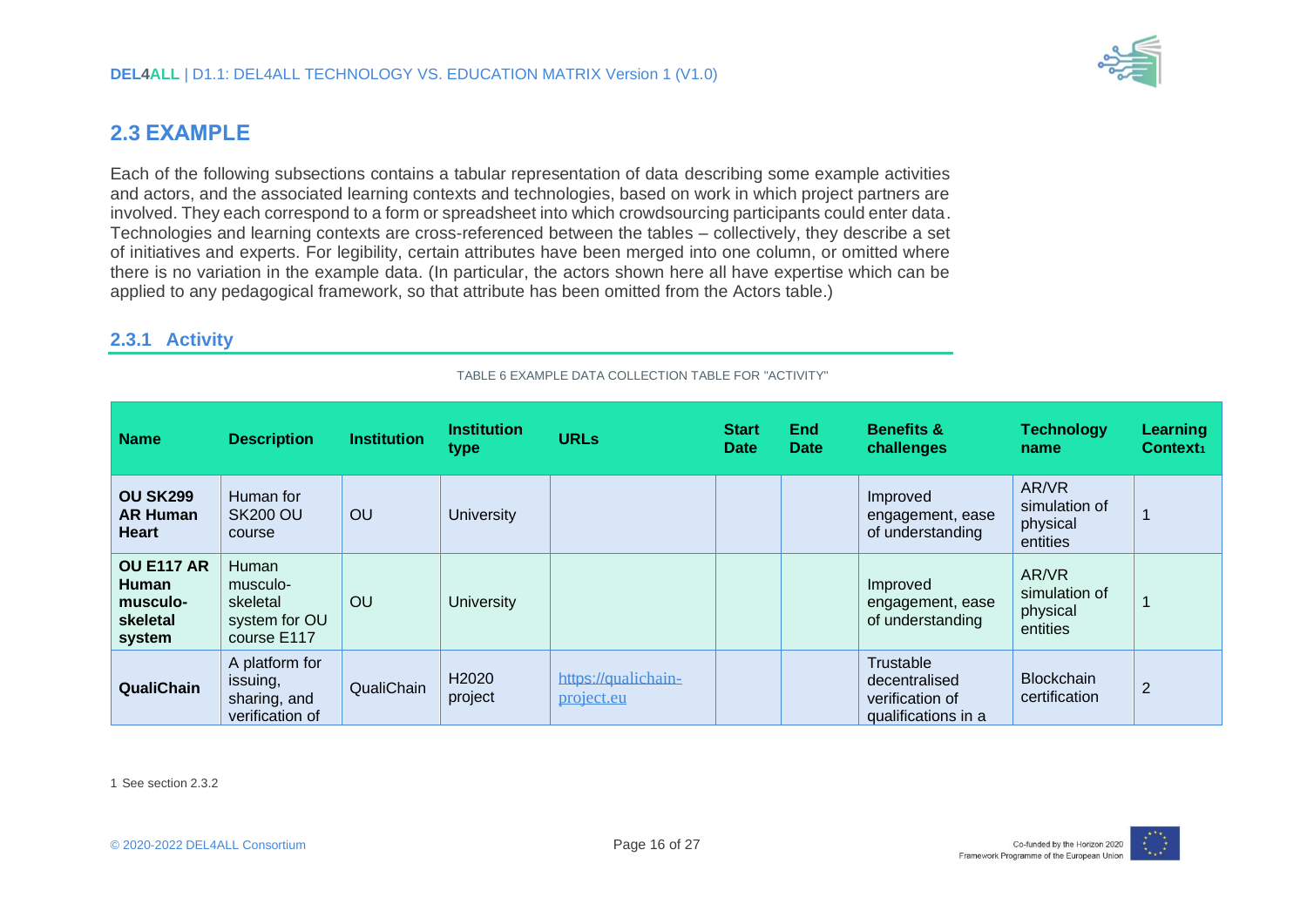

|                                              | educational<br>credentials<br>using<br>OpenBadges                                                                                                                         |            |                       |                                                                                             |                             | privacy-preserving<br>system compatible<br>with other Semantic<br>Web data sources                                                                                                                                                                                                  |                                    |                |
|----------------------------------------------|---------------------------------------------------------------------------------------------------------------------------------------------------------------------------|------------|-----------------------|---------------------------------------------------------------------------------------------|-----------------------------|-------------------------------------------------------------------------------------------------------------------------------------------------------------------------------------------------------------------------------------------------------------------------------------|------------------------------------|----------------|
| <b>Blockchain</b><br>for<br><b>Education</b> | <b>The</b><br><b>Blockchain for</b><br>Education<br>platform is a<br>secure and<br>intuitive<br>solution for<br>issuing,<br>sharing, and<br>validating of<br>certificates | <b>FIT</b> | Research<br>institute | https://www.fit.fraunh<br>ofer.de/en/fb/cscw/pr<br>ojects/blockchain-for-<br>education.html | 1 <sub>st</sub> Nov<br>2017 | Higher efficiency<br>and improved<br>security for<br>certification<br>authorities through<br>digitization of<br>current processes,<br>issuing and tamper-<br>proof archiving of<br>digital certificates in<br>a blockchain as<br>well as automatic<br>monitoring of<br>certificates | <b>Blockchain</b><br>certification | $\overline{2}$ |
| <b>EBSI</b><br><b>Diplomas</b><br>group      | Standardisatio<br>n initiative for<br>blockchain<br>certification                                                                                                         |            |                       |                                                                                             |                             |                                                                                                                                                                                                                                                                                     | <b>Blockchain</b><br>certification | $\overline{2}$ |

#### <span id="page-16-2"></span>**2.3.2 Actor**

#### TABLE 7 EXAMPLE DATA COLLECTION TABLE FOR "ACTOR"

<span id="page-16-1"></span><span id="page-16-0"></span>

| <b>Name</b>       | <b>Description</b>                                                            | <b>Institutio</b><br>n & type | Webpage | <b>Role</b>                     | <b>Areas of</b><br><b>Expertise</b>                                | <b>Learning</b><br>setting | <b>Learning</b><br>activity                                          | <b>Stakehold</b><br>er type(s) | <b>Other Actor</b><br>type(s)                          | Learning<br><b>Context</b> |
|-------------------|-------------------------------------------------------------------------------|-------------------------------|---------|---------------------------------|--------------------------------------------------------------------|----------------------------|----------------------------------------------------------------------|--------------------------------|--------------------------------------------------------|----------------------------|
| <b>Alex Grech</b> | Architect of<br>nation state<br>blockchain<br>credentials<br>project. Advisor | 3CL                           |         | Higher<br>education<br>teacher, | <b>Digital</b><br>Literacies,<br>New Media,<br>Social<br>Sciences, | Any<br>formal<br>education | Education<br>policy,<br><b>Content</b><br>creation,<br>Certification | Learner:<br>Adult              | Policymakers<br>Companies,<br>Education<br>foundations | 3                          |

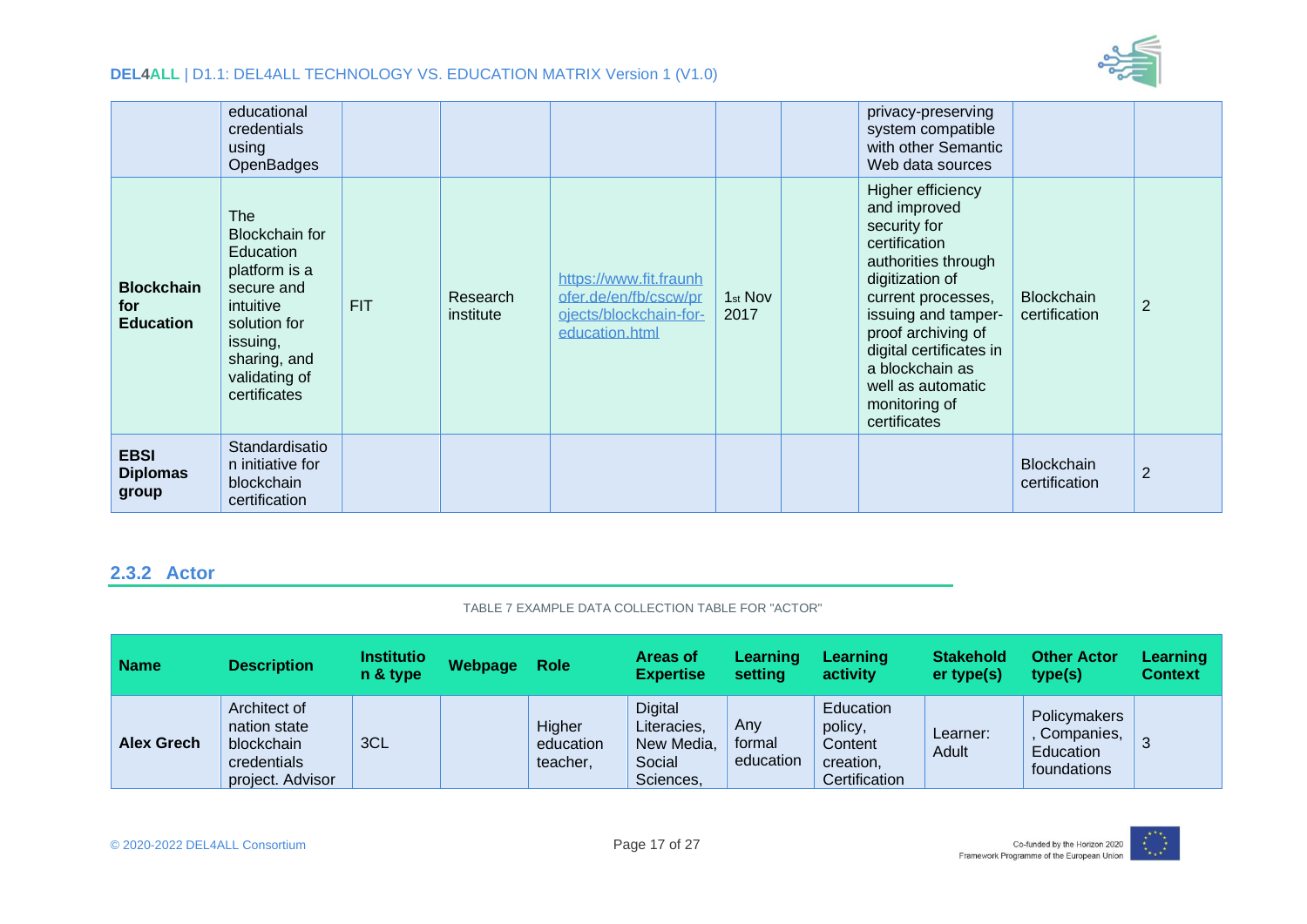

|                             | to Minister for<br>Education &<br>Employment in<br>Malta (now<br>Minister for<br>Foreign Affairs).<br>Looking at<br>developing<br>digital education<br>platforms for<br>African<br>teachers. |                                                | Researcher | Educational<br>platforms |                                            | of learning<br>outcomes                  |                                           |                |
|-----------------------------|----------------------------------------------------------------------------------------------------------------------------------------------------------------------------------------------|------------------------------------------------|------------|--------------------------|--------------------------------------------|------------------------------------------|-------------------------------------------|----------------|
| <b>Sabine</b><br>Kolvenbach |                                                                                                                                                                                              | Fraunhofe<br>$r$ FIT,<br>Research<br>institute | Researcher |                          | Any<br>formally-<br>certified<br>education | Certification<br>of learning<br>outcomes | Companies,<br>Educational<br>institutions | $\overline{2}$ |

### **2.3.3 Learning Context**

#### TABLE 8 EXAMPLE DATA COLLECTION TABLE FOR "LEARNING CONTEXT"

<span id="page-17-1"></span><span id="page-17-0"></span>

| Learning setting                     | Learning activity                        | Pedagogical<br>framework | Learner type(s) | Teacher type(s)           | Other Actor type(s)                                                              |
|--------------------------------------|------------------------------------------|--------------------------|-----------------|---------------------------|----------------------------------------------------------------------------------|
| Distance higher<br>education         | Learning delivery                        | <b>Blended learning</b>  | Adult           | Higher<br>education tutor |                                                                                  |
| Any formally-<br>certified education | Certification of<br>learning<br>outcomes |                          | Adult           |                           | Educational institutions, universities, certification<br>authorities, companies. |
| Any formal<br>education              | Education policy,<br>Content creation,   |                          | Adult           |                           | Policymakers, companies, education foundations                                   |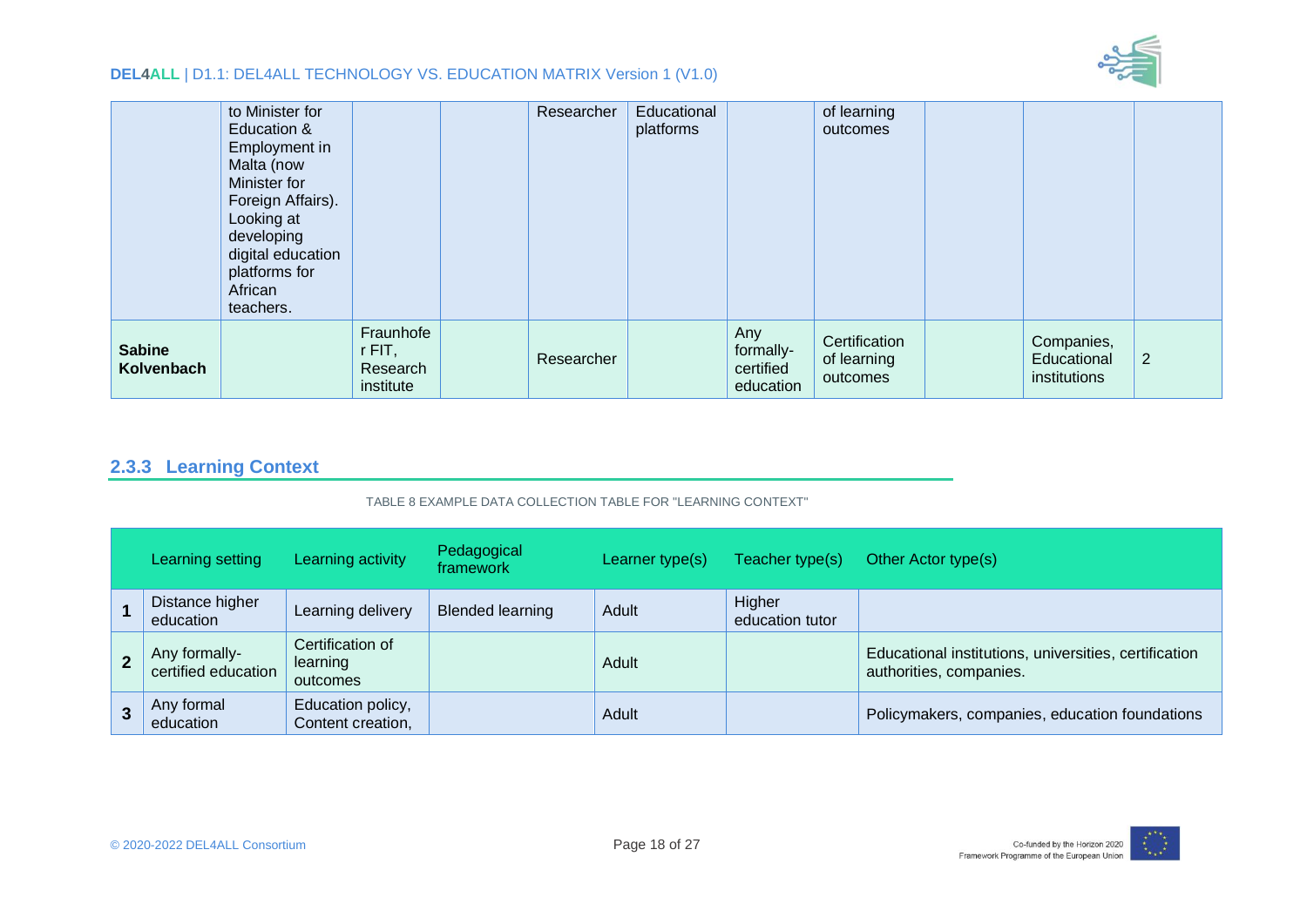

| Certification of |  |  |
|------------------|--|--|
| learning         |  |  |
| outcomes         |  |  |

### **2.3.4 Technology**

#### TABLE 9 EXAMPLE DATA COLLECTION TABLE FOR "TECHNOLOGY"

<span id="page-18-1"></span><span id="page-18-0"></span>

| <b>Technology name</b>                | <b>Technology type</b> | <b>Technological features</b>   | <b>Technology TRL</b> |
|---------------------------------------|------------------------|---------------------------------|-----------------------|
| AR/VR simulation of physical entities | AR/VR                  | Simulation, Specialist hardware |                       |
| <b>Blockchain certification</b>       | <b>Blockchain</b>      | Decentralised, Verifiable       |                       |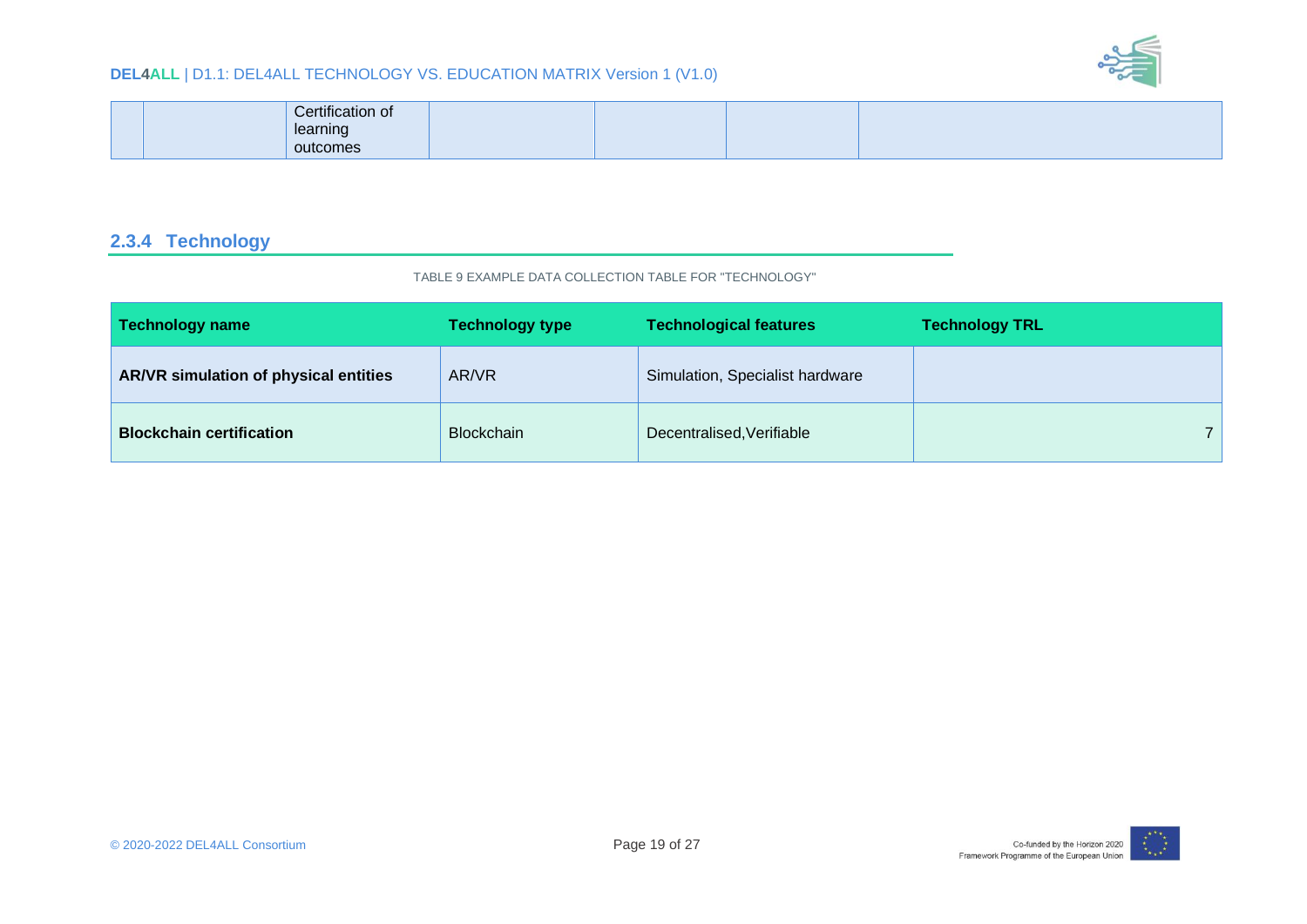

## <span id="page-19-0"></span>**3 TECHNOLOGY VS EDUCATION MATRIX**

Given a data model and appropriate data capture services, the online catalogue of activities and actors can be populated to provide a data-driven basis for the Matrix, ensuring that it accurately represents the current landscape, and therefore validating subsequent analyses performed with it. The crowdsourcing of this data will feed into future versions of the Matrix.

To illustrate the Matrix in the absence of large-scale crowdsourced data, multiple sources of documentary information were used, in order to produce an initial version to begin work with. Specifically, the table below was derived from

- **Preliminary analysis described in the DEL4ALL Document of Action**
- The list of invited candidates for the DEL4ALL Advisory Board, and their interests and activities
- The initial list of experts identified as DEL4ALL stakeholders, and their interests and activities,
- $\rightarrow$  A selection of review papers on educational technology [\(\[1\],](#page-25-4) [\[3\]\)](#page-25-5), and
- $\rightarrow$  Expertise among consortium members.

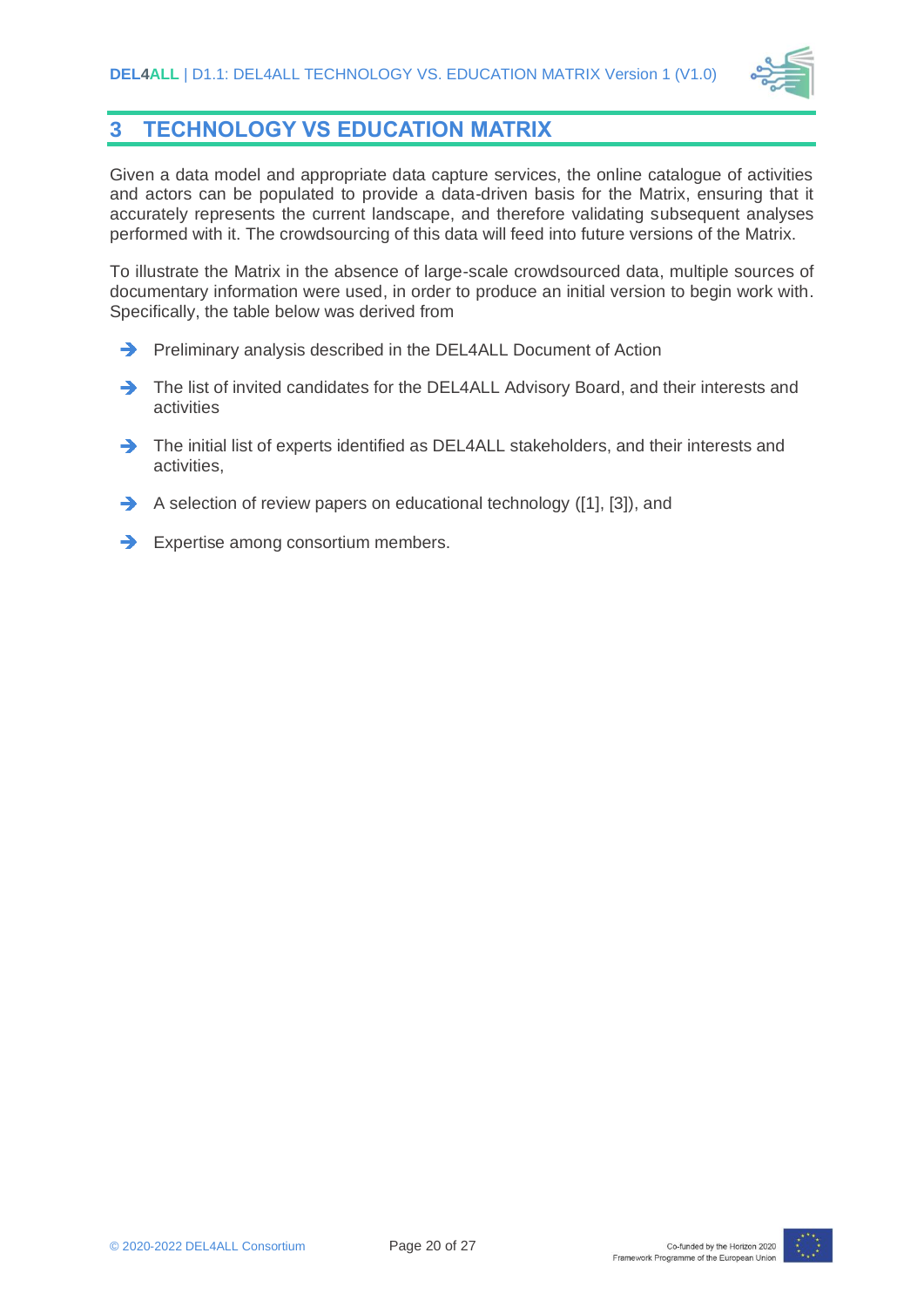

TABLE 10 TECHNOLOGY VS EDUCATION MATRIX

<span id="page-20-0"></span>

| Tech.        | <b>Example</b>                        | <b>Tech. Feature</b>                              | Learning<br><b>Setting</b>                                             | Learning<br><b>Activity</b> | Pedagogical<br>framework          | <b>Stakeholders</b>                        | <b>Stakeholder</b><br><b>Details</b>                             | <b>Benefits</b>                                                                                                                                                      | <b>Challenges</b>                                                                                         |
|--------------|---------------------------------------|---------------------------------------------------|------------------------------------------------------------------------|-----------------------------|-----------------------------------|--------------------------------------------|------------------------------------------------------------------|----------------------------------------------------------------------------------------------------------------------------------------------------------------------|-----------------------------------------------------------------------------------------------------------|
| <b>AR/VR</b> | <b>VR</b><br>laboratory               | Interactive<br>multimedia                         | Higher<br>education,<br>secondary<br>education,<br>online<br>education | Practical<br>coursework     |                                   | Learner,<br>Teacher,<br>Content<br>Creator | Adult & child<br>learners in<br>formal &<br>informal<br>contexts | Pedagogical: remote<br>access to facilities                                                                                                                          | Technological:<br>Access to/cost of<br>hardware                                                           |
| AI           | Course<br>recomme<br>ndation          | Machine-<br>learning<br>recommendati<br><b>on</b> | Formal                                                                 | Course<br>selection         |                                   | Learner,<br>Content<br>Creator             | Formal<br>learners.<br>formal content<br>creators                | Pedagogical: better<br>matching of learners<br>to courses, easier<br>discovery of courses,<br>potential widening of<br>participation                                 | Pedagogical:<br>algorithmic bias;<br>Technological:<br>data sources                                       |
| AI           | Job<br>recomme<br>ndation             | Machine-<br>learning<br>recommendati<br><b>on</b> |                                                                        |                             |                                   | Learner,<br>Employer                       |                                                                  | Pedagogical: better<br>matching of people to<br>jobs, easier discovery<br>of jobs/candidates,<br>potential widening of<br>participation                              | Pedagogical:<br>algorithmic bias;<br>Technological:<br>data sources,<br>matching skills to<br>recruitment |
| <b>AI</b>    | Curriculu<br>m<br>personalis<br>ation | Machine-<br>learning<br>recommendati<br><b>on</b> | Formal                                                                 | Content<br>delivery         | Online and<br>blended<br>learning | Learner,<br>Teacher,<br>Institution        | Online/blende<br>d learners,<br>online/blended<br>teachers       | Pedagogical:<br>personally-created<br>learning pathways,<br>learner mobility,<br>connectivity between<br>institutions, more<br>effective use of<br>limited resources | Pedagogical:<br>variability in<br>meaning of<br>credentials;<br>Technological:<br>data sources            |

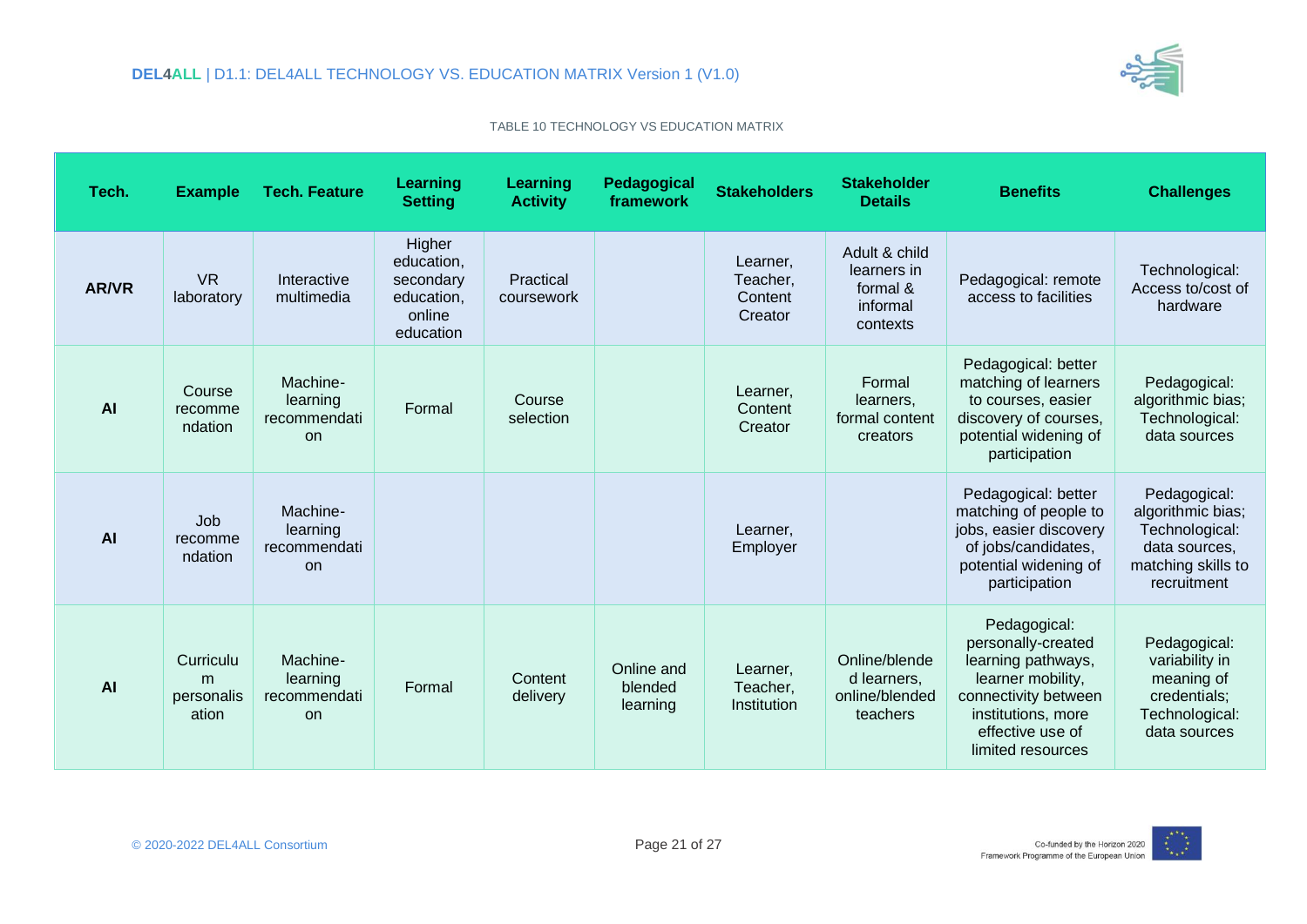

| AI | Content<br>adaptatio<br>n                             | Natural<br>language<br>generation      |        | Content<br>creation                        |                                   | Content<br>Creator,<br>Institution  |                                                            | Pedagogical: context-<br>tailored content, more<br>inclusive materials,<br>more efficient use of<br>limited resources                               | Technological:<br>quality and user<br>experience, data<br>sources |
|----|-------------------------------------------------------|----------------------------------------|--------|--------------------------------------------|-----------------------------------|-------------------------------------|------------------------------------------------------------|-----------------------------------------------------------------------------------------------------------------------------------------------------|-------------------------------------------------------------------|
| AI | Automatio<br>n of<br>human<br>conversati<br><b>on</b> | Natural<br>language<br>generation      | Online | Content<br>delivery                        | Online and<br>blended<br>learning | Learner,<br>Content<br>Creator      | Online/blende<br>d learners,<br>online/blended<br>teachers | Pedagogical: more<br>effective use of<br>limited resources,<br>any-time access to<br>learning materials                                             | Technological:<br>quality and user<br>experience                  |
| AI | Learning<br>analytics                                 | Machine-<br>learning<br>classification |        | Content<br>delivery,<br>learner<br>support |                                   | Learner,<br>Teacher,<br>Institution |                                                            | Pedagogical: better<br>targeting of support,<br>accommodating<br>diverse needs,<br>content delivery<br>improvement,<br>learning path<br>improvement | Technological:<br>privacy/data<br>protection,<br>scalability      |

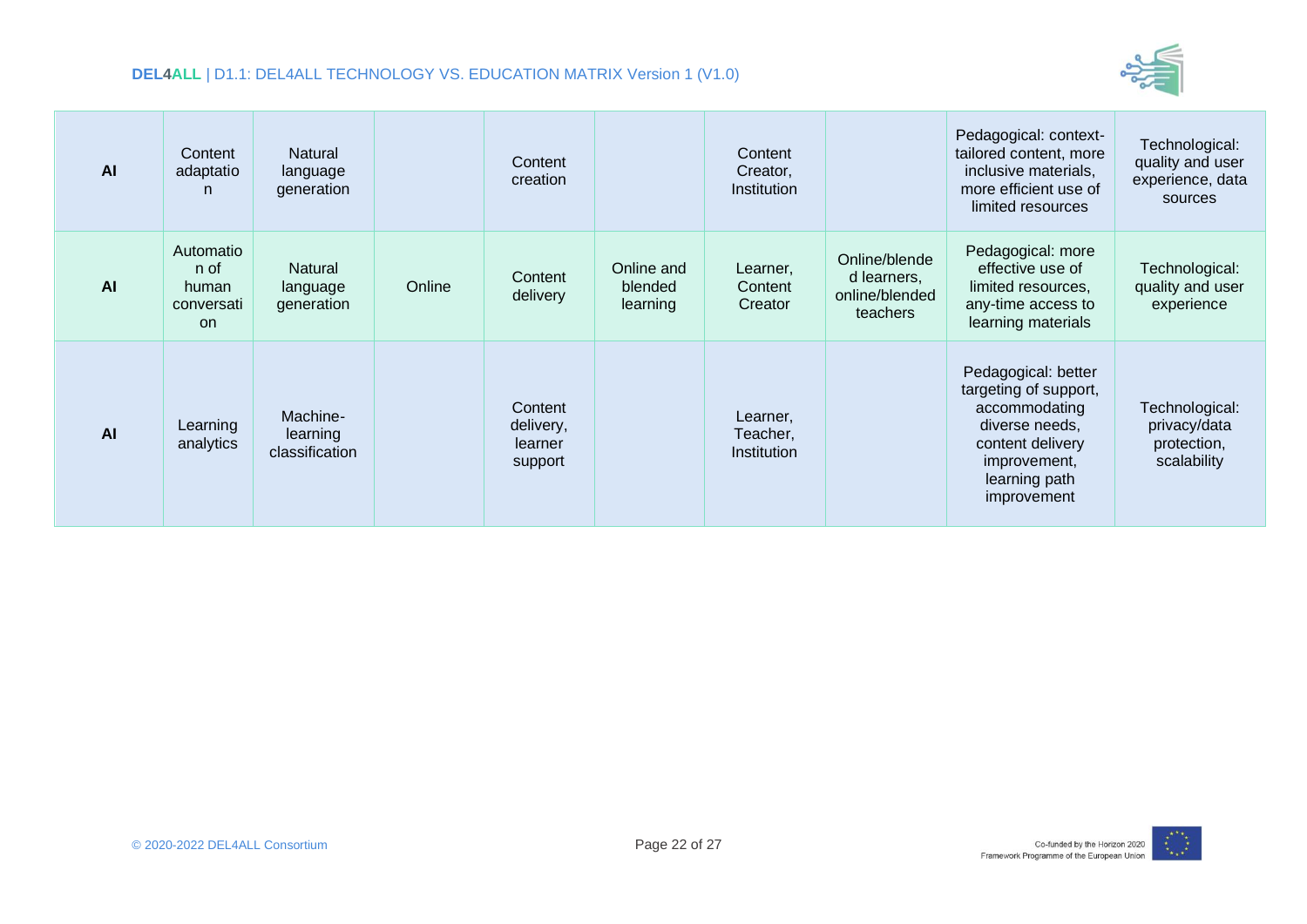

| <b>Blockchain</b> | Qualificati<br>on<br>verificatio<br>n     | Tamper-proof<br>data        | Credentials         | Learner,<br>Institution,<br>Employer | Pedagogical:<br>verifiable<br>accreditation for<br>wider/more fine-<br>grained learning<br>contexts (e.g.,<br>microcredentials),<br>potential widening of<br>participation, student<br>mobility, reduction of<br>fraud; Technological:<br>rapid trustworthy<br>verification,<br>decentralisation,<br>lower cost of<br>validation, increased<br>transparency | Technological:<br>privacy/data<br>protection,<br>scalability                        |
|-------------------|-------------------------------------------|-----------------------------|---------------------|--------------------------------------|-------------------------------------------------------------------------------------------------------------------------------------------------------------------------------------------------------------------------------------------------------------------------------------------------------------------------------------------------------------|-------------------------------------------------------------------------------------|
| <b>Blockchain</b> | Learning<br>portfolio<br>verificatio<br>n | Tamper-proof<br>data        | Credentials         | Learner,<br>Employer                 | Pedagogical: wider<br>opportunities to<br>demonstrate<br>achievements,<br>reduction of fraud;<br>Technological: rapid<br>trustworthy<br>verification,<br>decentralisation,<br>lower cost of<br>validation, increased<br>transparency                                                                                                                        | Technological:<br>privacy/data<br>protection,<br>scalability, lower<br>hiring costs |
| <b>Blockchain</b> | Reward<br>for<br>education<br>al content  | Trustable<br>asset transfer | Content<br>creation | Content<br>Creator                   | Pedagogical: lower<br>barriers to entry,<br>widening participation<br>in content creation,<br>fair reward for efforts,                                                                                                                                                                                                                                      | Technological:<br>scalability                                                       |

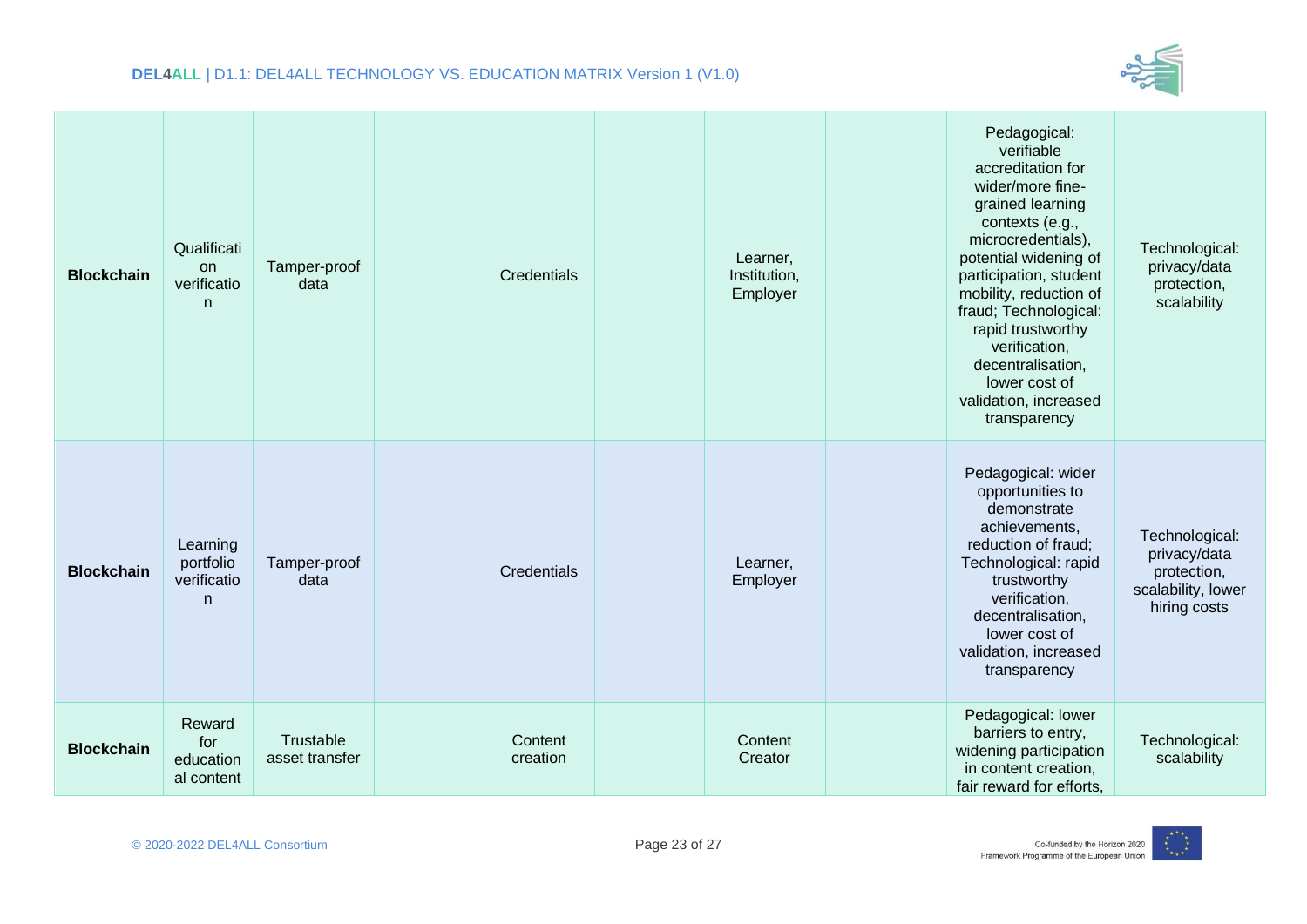

|              | creation/a<br>daptation |                             |                     |                               |                                | encourages<br>innovation,<br>encourages reuse of<br>best practice;<br>Technological:<br>increased<br>transparency                                |  |
|--------------|-------------------------|-----------------------------|---------------------|-------------------------------|--------------------------------|--------------------------------------------------------------------------------------------------------------------------------------------------|--|
| <b>Games</b> | Education<br>al games   | Gamification<br>of learning | Content<br>delivery | Inquiry-<br>based<br>learning | Learner,<br>Content<br>Creator | Pedagogical: widens<br>scope of inquiry-<br>based learning<br>online, any-time<br>access to learning<br>materials, less<br>human teaching effort |  |

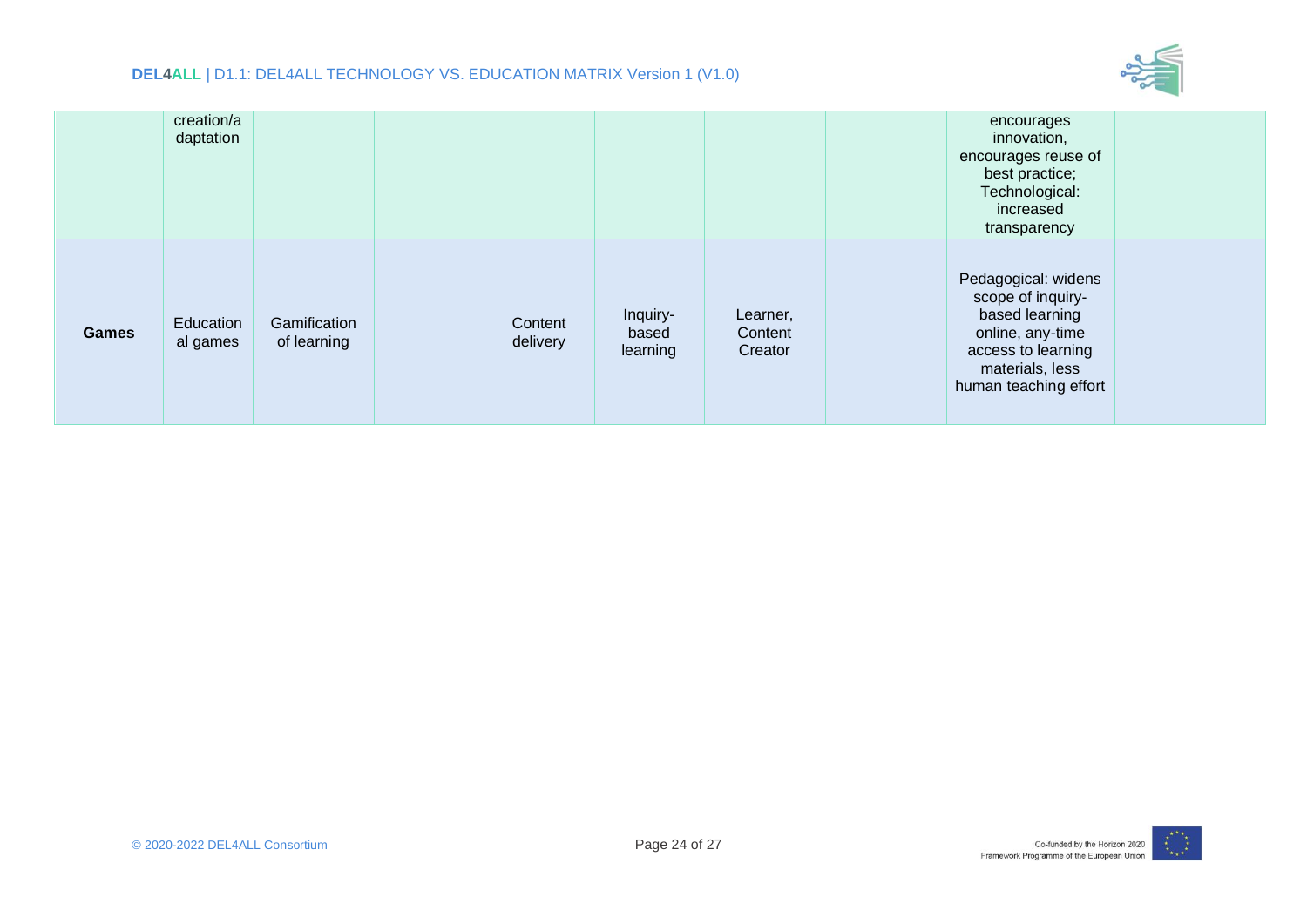

### <span id="page-24-0"></span>**4 CONCLUSION AND FUTURE STEPS**

We have presented the first version of the data model for the DEL4ALL Technology vs. Education Matrix, and an initial version of the Matrix itself. The primary source for a grounded and detailed Matrix is a detailed catalogue of activities and actors in the area of digital education, and the data model here will provide a structured basis for collecting the information to populate the catalogue. Such information in turn will feed into analyses of the digital education landscape needed to refine and expand the Matrix, and to support the work of DEL4ALL in promoting resilience in education across Europe, which is a particular priority at the time of writing and is likely to remain so going forward.

As discussed earlier, the question of resilience, always important, has been highlighted globally by the COVID-19 pandemic, in particular by the very short term need for very large numbers of learners and educators to transition to new contexts for learning. The outcomes of, and public conversations about, this transition have been dominated by the practical and pedagogical difficulties, and the availability of information about each.

The pedagogical approaches in online learning are not simply transferred versions of face-to-face pedagogies, and the possibilities online do not match one-to-one with the physical. By making learning context, and the elements which make that up, the heart of our modelling and analysis, and recording and analysing technological and pedagogical requirements and affordances, we enable the future construction of a map between approaches to education and the contexts in which they have been, and, more importantly, could be, applied. The design of the model presented here is intended to support the identification of resilient practice, to enable us to direct attention to the technologies, pedagogies, and the smartest uses of both, to provide better support for digital education in the current crisis, and in the future.

In order to be as effective as possible, we are developing data collection workflows, initially based on online spreadsheets, with a dedicated portal in progress, which will support experts and DEL4ALL stakeholders in entering, analysing, and aggregating data, and will provide different means of visualisation. The latter in particular is intended to make the contents of the multidimensional catalogue and Matrix accessible in more flexible ways than can be achieved in a two-dimensional PDF. Perhaps more importantly, the social aspects of crowdsourcing data such as this will be expanded upon in WPs 2 and 3 (DEL4ALL COMMUNITY and GUIDE, respectively), to make the best use of the planned workshops and other consultation tools, and to ensure that participation and contribution of data is mutually beneficial for all stakeholders. Work throughout the project in terms of outputs, such as research prioritisation and policy recommendations, will also feed back into the data model and Matrix, ensuring a beneficial cycle of refinement, analysis, and output throughout.

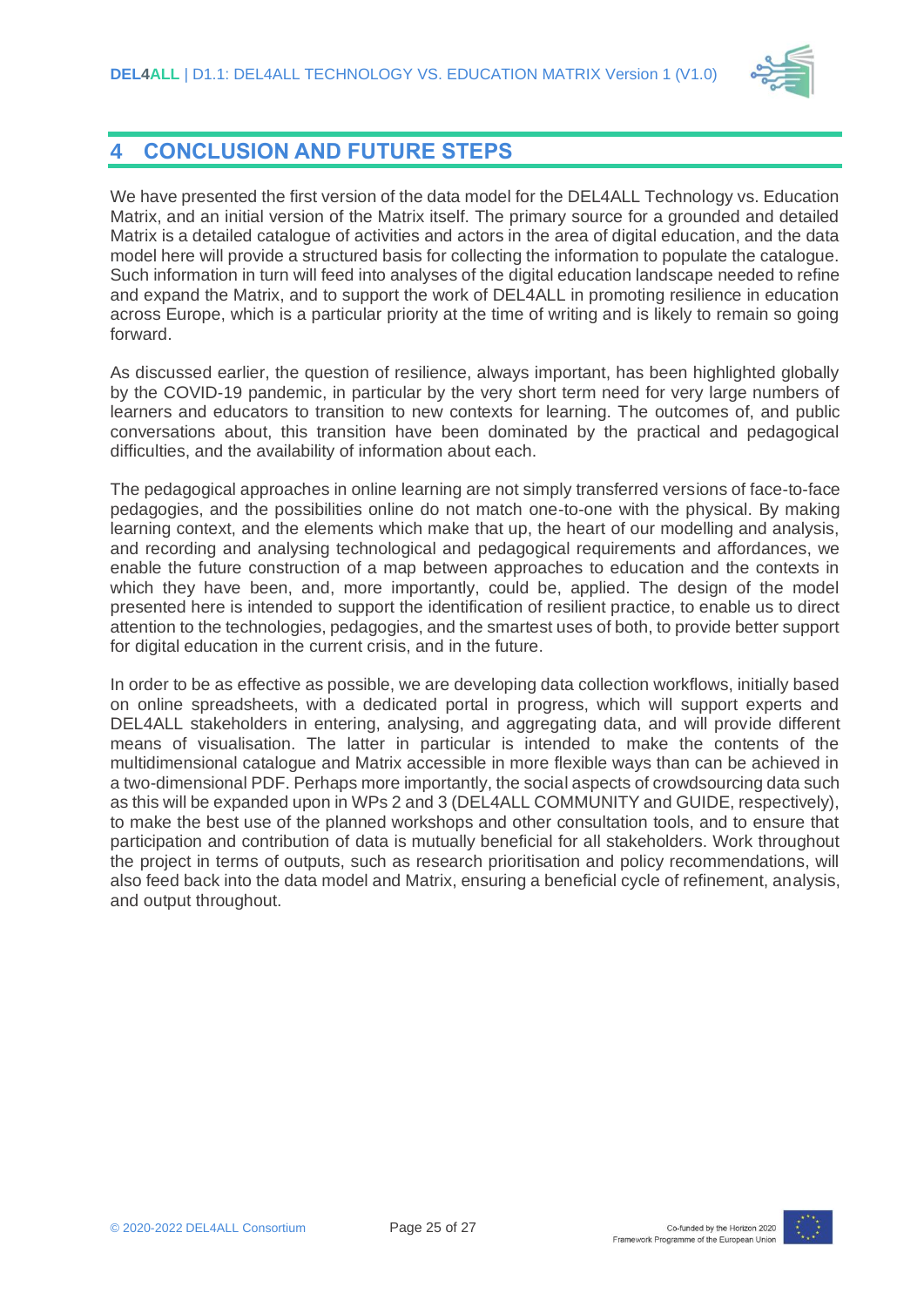

### **REFERENCES**

- <span id="page-25-4"></span><span id="page-25-0"></span>[1] Bond, M., Zawacki‐Richter, O., & Nichols, M. (2019). *Revisiting five decades of educational technology research: A content and authorship analysis of the British Journal of Educational Technology.* British Journal of Educational Technology, 50(1), 12-63.
- <span id="page-25-1"></span>[2] European Centre for the Development of Vocational Training. (2014). *Terminology of European education and training policy*, 2nd ed., Publications Office of the European Union, Luxembourg, available at [https://www.cedefop.europa.eu/files/4117\\_en.pdf](https://www.cedefop.europa.eu/files/4117_en.pdf) (last retrieved 2020-05-26).
- <span id="page-25-5"></span>[3] Lai, J. W., & Bower, M. (2019). *How is the use of technology in education evaluated? A systematic review.* Computers & Education, 133, 27-42.
- <span id="page-25-2"></span>[4] Salatino, Angelo A., Thiviyan Thanapalasingam, Andrea Mannocci, Francesco Osborne, and Enrico Motta. "*The Computer Science Ontology: A Large-Scale Taxonomy of Research Areas.*" International Semantic Web Conference 2018, Monterey (CA), USA, 2018.
- <span id="page-25-3"></span>[5] Wisconsin Department of Public Instruction (2016). *Digital Learning Glossary*. Available at <https://dpi.wi.gov/digital-learning/resources> (last retrieved 2020-05-28).